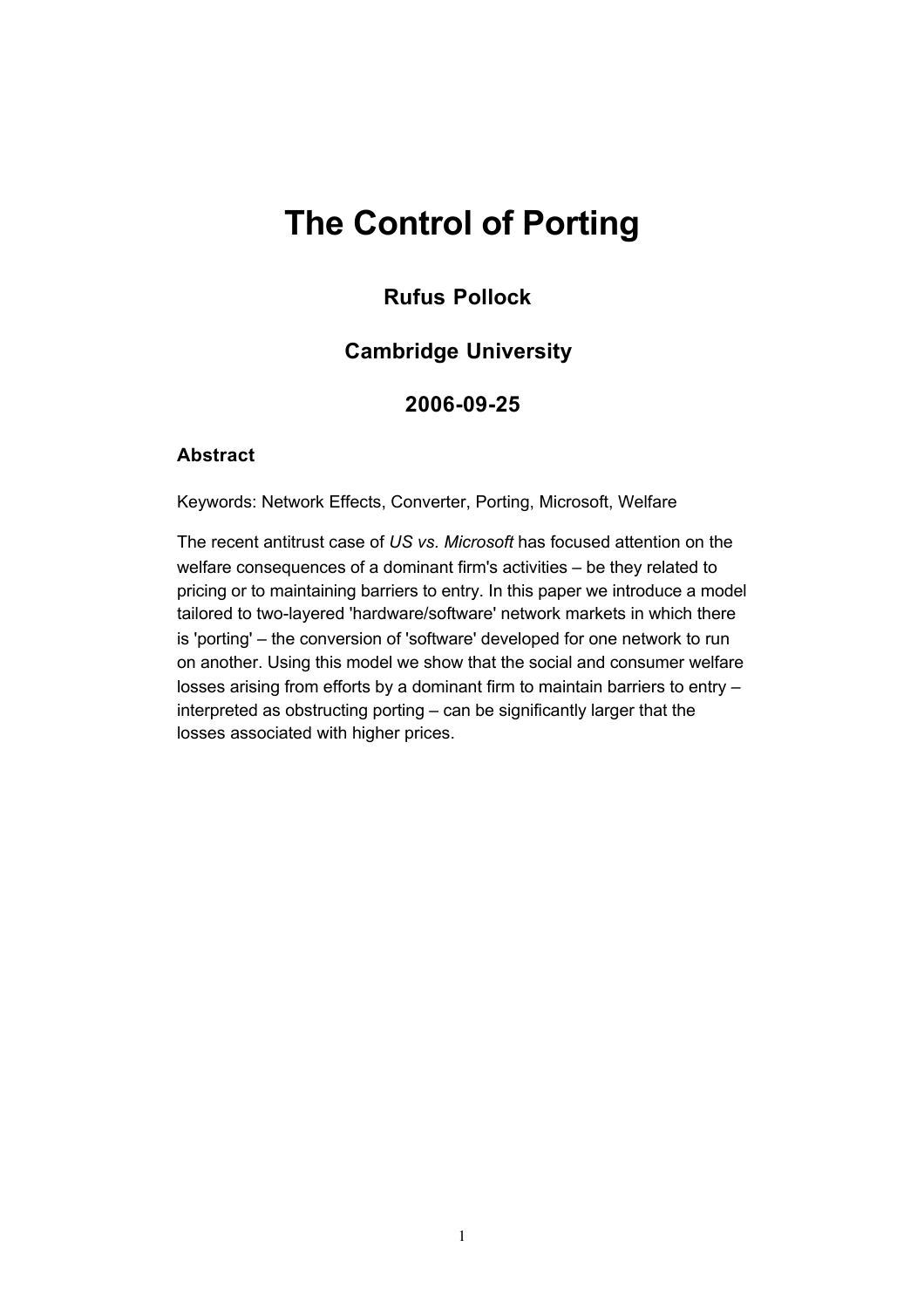## **Introduction**

It is well known that social welfare losses associated with monopoly may arise from activities to maintain or erect barriers to entry as well as from higher prices. However little work has been done to compare the welfare losses from such activities to the traditional deadweight losses from higher prices. In this paper we address this question in the context of a hardware/software<sup>1</sup> model of indirect network effects where the barrier is the cost of 'porting' – porting being the conversion of 'software' running on one 'hardware' to run on the hardware of another network.

We demonstrate that a dominant player's activities to maintain or erect barriers to entry may result in significantly larger costs to total and consumer welfare than its pricing activities. In particular, using a specific example, consumer welfare losses when a monopolist can manipulate price *and* porting cost are **nine** times higher than when it can manipulate price alone (for welfare as a whole the change is from a very slight positive increase in welfare when the monopolist can set price to a significant decrease in welfare when the monopolist can manipulate price and porting costs). Furthermore, the ability to manipulate porting costs proves very lucrative for the monopolist: profits increase by 400% when porting costs can be manipulated – this even though expenditure to prevent porting is equal to a fifth of gross profits.

These results are of particular importance for two reasons. First, in their general implications for the evaluation of dominant firm behaviour. Second, for the insights gained into strategic behaviour in network markets and their social welfare consequences. Such insights are particularly germane given the growing importance of markets exhibiting network effects – the recent antitrust case, *US v. Microsoft* demonstrates the considerable uncertainty over the motivations for and consequences of dominant firm's behaviour<sup>2</sup>.

At another level the paper is important for introducing a new, and micro-founded, model of indirect network effects. Existing approaches such as that of Church and Gandal (1992) and Church, Gandal Krause (2003) have been based on monopolistic competition. In this paper we introduce a new approach based on a locational model of imperfect competition. This has the added benefit over a monopolistic competition approach that the functional form for indirect network effects is analytically derivable.

The paper also builds on existing work on 'converters' in network markets (converters are devices that allow a user on one network to gain access to a separate network). For example Farrell and Saloner (1992) examine the provision and purchase of imperfect converters in a network effects model as well as the incentive for a dominant firm to make conversion costly<sup>3</sup>. We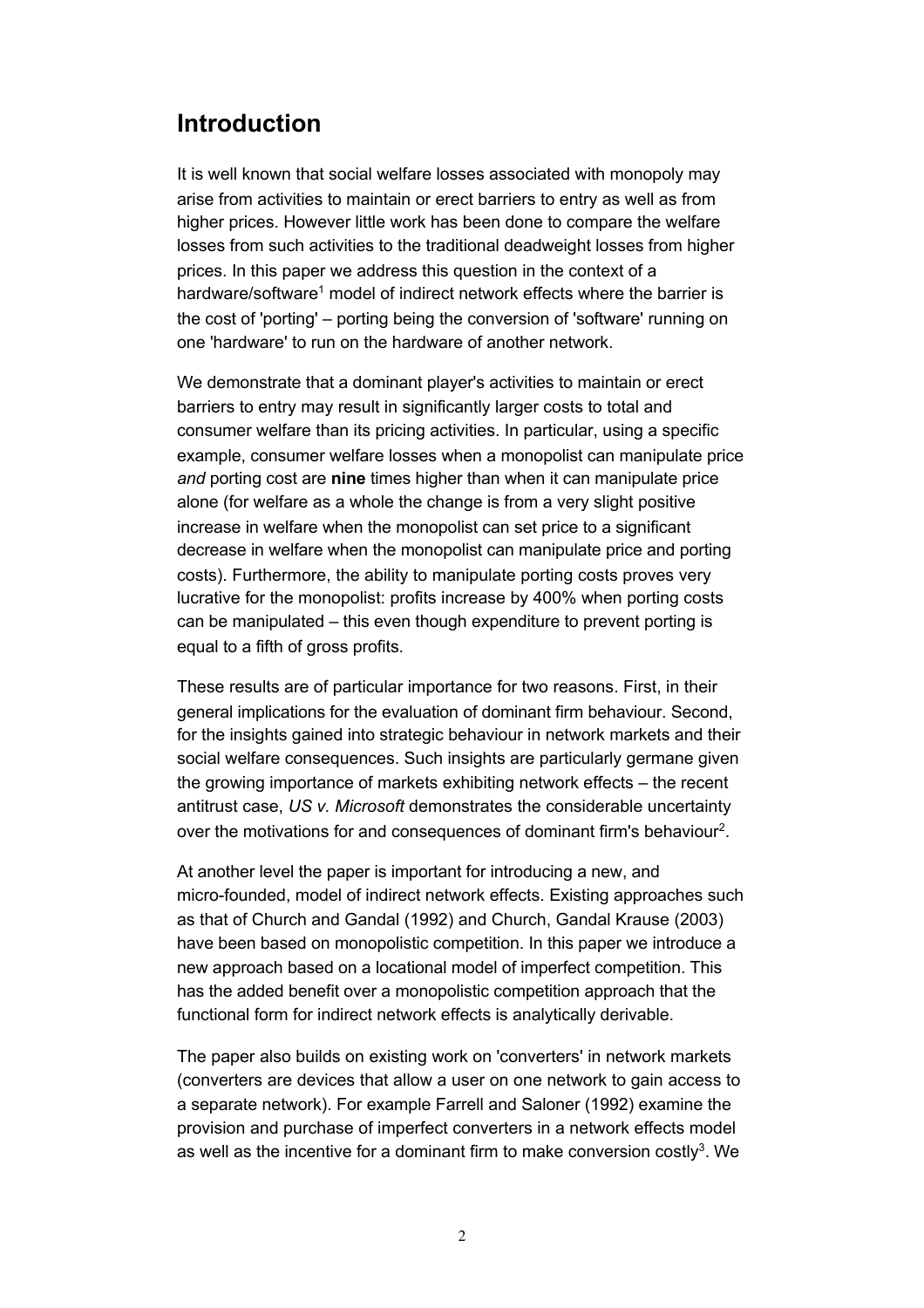introduce 'porting' which denotes the conversion of software from one network to another (i.e. getting software that 'runs on' the hardware of one network to run on the hardware of another network). Thus Porting is an analogous activity in a hardware/software model of indirect network effects to a converter in a model of direct network effects.

Given the centrality to our model of porting and the manipulation of its cost it is worth providing a few concrete examples taken from the Microsoft case of what this means in reality. For while the cost of porting is something that is readily acknowledged<sup>4</sup> the effort expended to maintain or increase porting costs is not often as well appreciated.

A first example is provided by Microsoft's behaviour in the area of web browsers. Microsoft not only developed their own independent browser (Internet Explorer) rather than adopt an existing product (such as Netscape) but also engaged in substantial engineering (and sales) efforts to make Explorer the default browser on Windows (for example by hard-wiring it into the core operating system).

While there may have been some technological reasons for this choice in the main it appears to have been motivated by a desire to control a key interface of future application development. This policy required substantial expenditure for Microsoft. According to the Judge Jackson's finding of fact (Jackson 1999) paragraph 135: From 1995 onward, Microsoft spent more than \$100 million each year developing Internet Explorer. The firm's management gradually increased the number of developers working on Internet Explorer from five or six in early 1995 to more than one thousand in 1999. It also had substantial costs for other players in the form of inhibiting web-based innovation and increasing the difficulties of developing websites (Internet Explorer continues to remain one of the least standards-compatible browsers available).

A second example is provided by Microsoft's behaviour with respect to core data formats. In general, and unless pressured by external events, Microsoft has consistently refused to publish any details. The 'IP' locked up in those in terms of useful technological information about the programs is likely to be minimal<sup>5</sup>, but by keeping these formats closed Microsoft make it very hard to port productivity applications to other platforms<sup>6</sup>. Specific examples include the file formats of the applications in Microsoft Office and the specification for the NTFS file system. This is an example where the expenditure by Microsoft is more indirect. It consists of the extra effort required to write and support their own system and, more importantly, the reduction in quality and variety of software applications available for its own platform.

A final example is the expenditure of time and effort to undermine the use of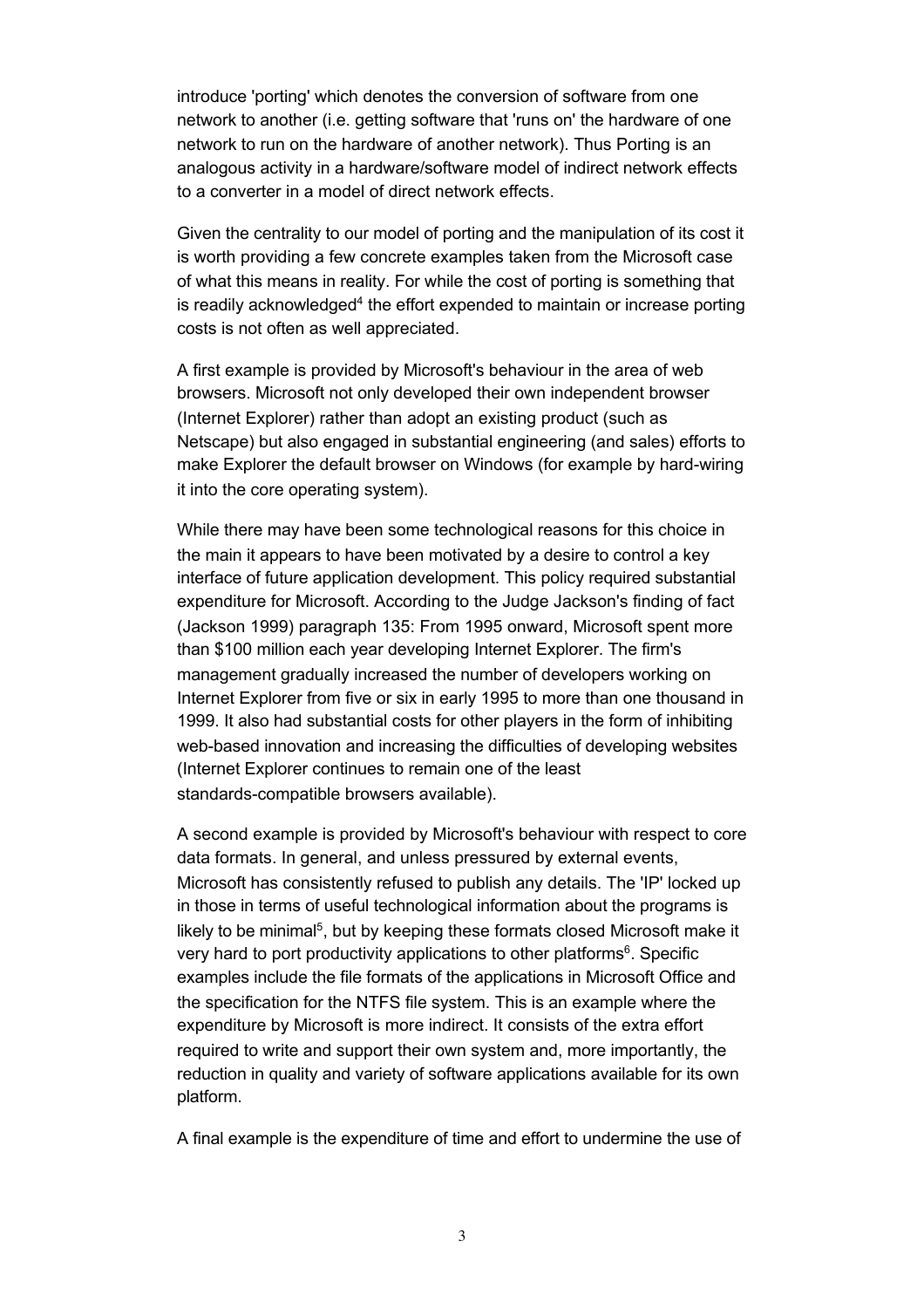Java as a cross platform programming language. In the late 1990s Microsoft wrote a non-conformant Java (VM) (virtual machine) including a set of Windows specific APIs (Application Programming Interfaces) of dubious technical value but which would have severely undermined the cross-platform nature of Java and hence reduced the ease of porting of Java programs. Since 1999 Microsoft has also engaged in enormous expenditure in developing the .NET framework to compete directly with Java7. .NET is extremely similar to Java in concept and implementation but is not cross-platform (so programs written using the .NET framework cannot be ported without great difficulty to other systems such as Linux). Microsoft have gone to great lengths to encourage programmers to write against the .NET APIs (rather than Java) and currently intend to use .NET as the core OS API in Longhorn, the next version of Windows. While any estimate for the cost of such efforts must be speculative it is probably not an underestimate to suggest that well over \$1 billion have been spent on the project. Given that .NET provides few advantages over Java but instead replicates most of the core features - except for the crucial one of cross-platform compatibility - this expenditure is a prime example of an investment whose sole aim is to raise or maintain the cost of porting.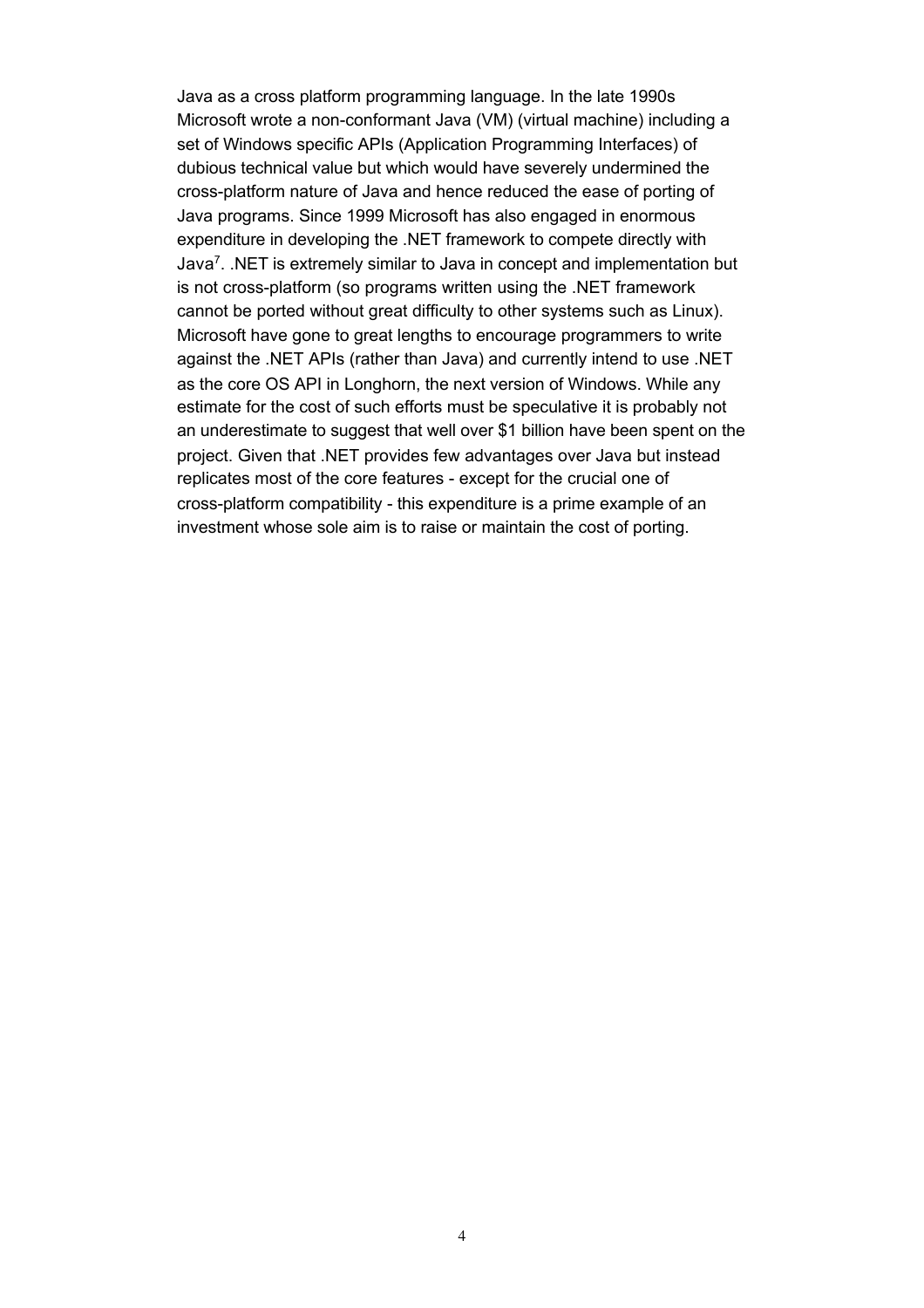### **The Model**



**Figure 1:** A visual summary of the model. There is heterogeneity between agents in two respects: first via their location relative to 'hardware' (linear city type) but also in relation to 'software' (circular city type). (NB: that though porting has been shown only from A to B porting from B to A is not proscribed).

There are two platforms/networks: *X* = *A*, *B* and a mass of *heterogeneous* agents/consumers modelled by the interval [0, 1], the index,  $t \in [0, 1]$  is used to identify agents.

Two types of product are provided for each network: hardware (H) and software (S). Agents must purchase one unit each of a network's hardware and the associated software to obtain utility from that network. The terms hardware and software should not be construed literally but rather to indicate the complementary nature of two types of good. If an agent has already purchased hardware and software from one network she gains no extra utility from purchasing from a second network (so an agent will purchase from at most one network).

The measure of agents on network  $X$  is denoted by  $n_X$  and the number of software firms on network X is  $s_X$ .

Consumers have the following utility function:

$$
u_X(t, p_X, s_X, p_X^s) = \mathbf{\Phi} - p_X - h_X(t) + u_X^s(s_X, p_X^s)
$$

**Where**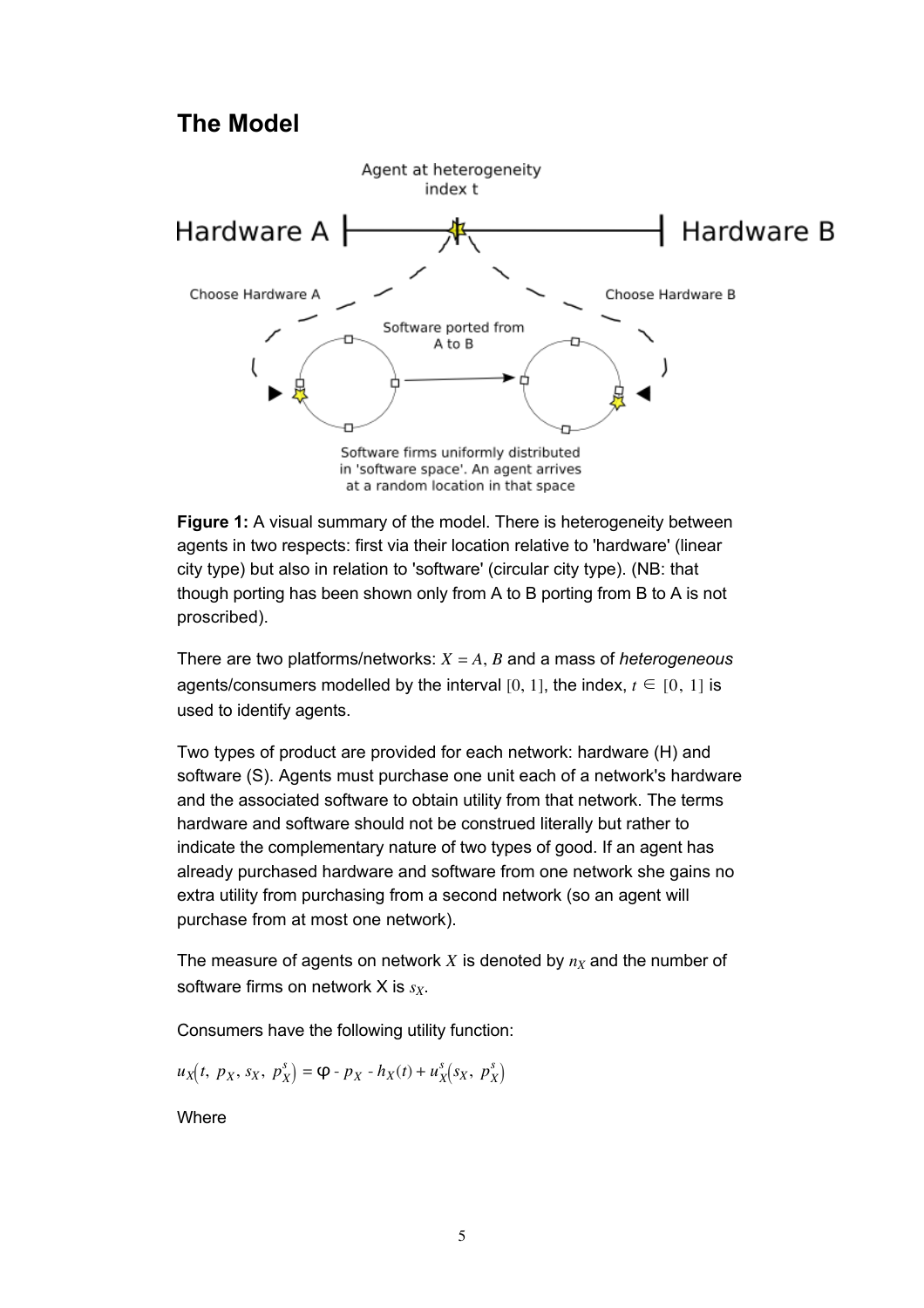- $\bullet$   $\varphi$  is a positive constant introduced so that reservation utility can be normalized to 0 (alternatively one could remove φ from utility function and set reservation utility to -φ)
- $p_X$  is the price of hardware on network X
- $\bullet$   $h_X(t)$  models agent heterogeneity. It is assumed that heterogeneity is symmetric across networks that is,  $h_B(1 - t) = h_A(t)$ . This allows one to write  $h_A(t) = h(t) = h_B(1 - t)$ . We shall assume the standard 'orderability' of agents by heterogeneity, i.e. *h*' (*t*) > 0
- $u^{\,s}_X$  is utility from software purchase with  $s_X$  the amount of software available on network X and  $p_X^s$  the price of a piece of software (constant across software firms). This is discussed further below.

Hardware on network A is controlled by a single firm, the monopolist (M). Hardware on network B is provided competitively. Hardware fixed costs are assumed to be zero. Marginal costs, *c*, are constant and the same for each type of Hardware. Since network B's hardware market is perfectly competitive its price equals marginal cost:  $p_B = c$ . Since the marginal cost is common across the two networks we may, without loss of generality, set  $c = 0$ .

### **Software Production**

Software firms on platform X have fixed costs  $f_X$  and marginal costs  $c_X^s$ . Marginal costs are assumed to be constant across the two networks but fixed costs are not. Because software production involves a fixed cost it cannot be provided competitively. Instead we introduce a locational model of product differentiation and imperfect competition8.

For each network model software 'space' as a circle (of circumference 1). Software firms are assumed to locate symmetrically (and therefore equidistantly) in this space<sup>9</sup> while agents are distributed uniformly over it (so total demand for software on network X is the total number of agents on that network:  $n_X$ ). Following the standard circular city model<sup>10</sup> we have agent's (expected) utility from software consumption is:

 $u_X^s(s_X, p_X^s) = -E[d(x(s_X))] - p_X^s$ 

where  $d$  is a 'travel' cost function of all locational models,  $x(s_X)$  is the distance an agent is from the nearest software, and *E* is the expectation operator. Average travel cost is used because it is assumed that agents make their decision when they do not yet know their exact position in software space relative to software producers. Thus they base their decisions on expected costs (which will be common across agents). We shall assume a linear travel cost,  $d(x) = kx$ .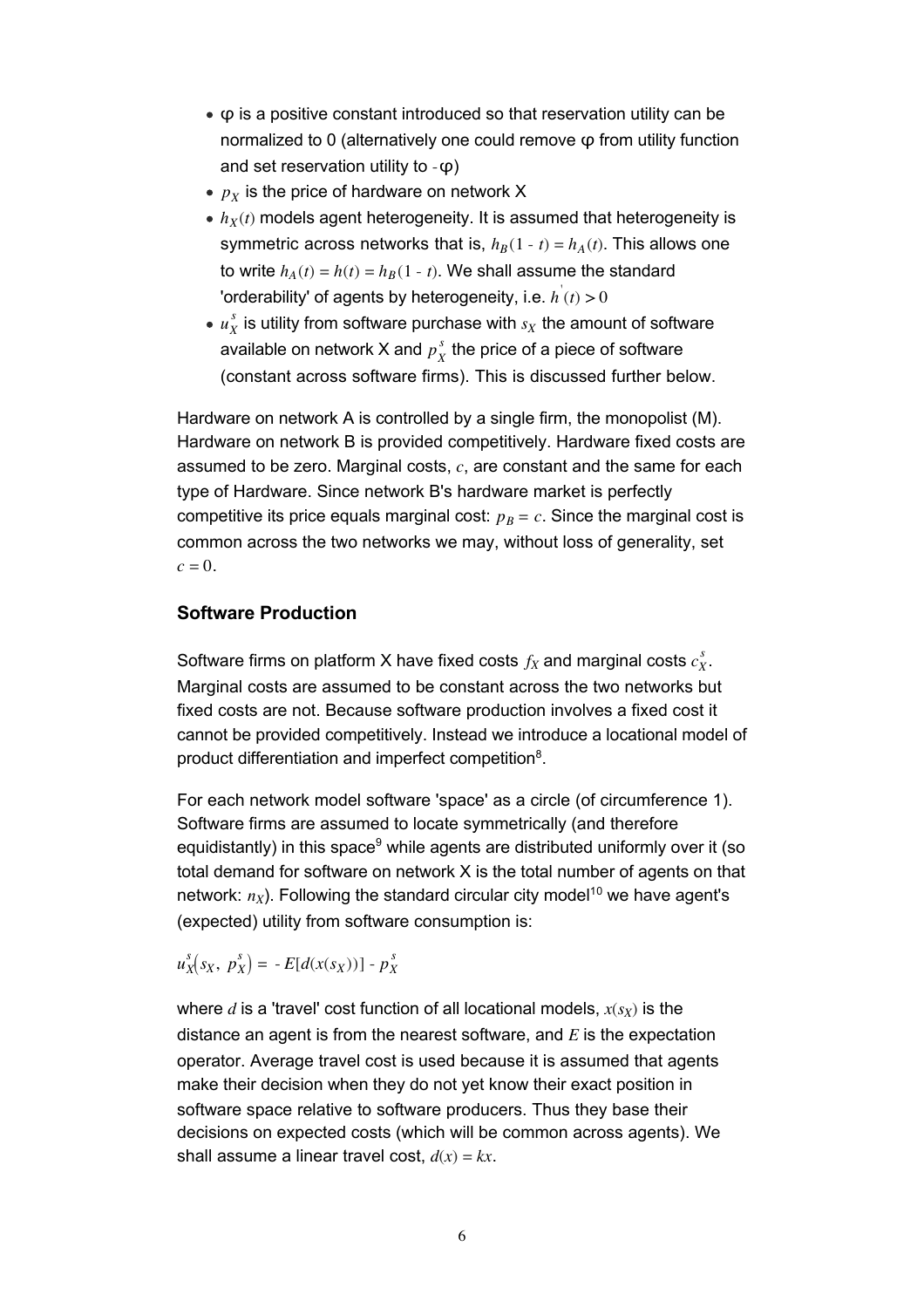### **Porting**

Software may be created by two methods. Either it can be created directly for network X at fixed cost  $f_X^d$  or it can be ported from the other network at fixed cost  $f^p$  (note that this only relates to the fixed cost, the marginal cost is the same whether the software is ported or created directly). In our model we will suppose that a monopolist may increase the cost of porting from its platform to a competitors though at the cost of some expenditure on its own part.

Take  $f^p$  as the fixed cost of such porting and define  $e = e(f^p)$  be the expenditure to prevent porting. Efforts to prevent porting display diminishing returns so  $e^{'}(f^{p}) > 0, e^{'}(f^{p}) > 0.$ 

Thus the fixed cost of software production on a network,  $f_X$ , will be either:  $f_X^{\omega}$  $\frac{d}{d}$  if all software is produced directly (none is ported); a mixture of  $f^{~d}_{X}$  and  $f^p$  if some software is ported and some produced directly; or  $f^p$  if all software is ported.

### **Sequence of Actions**

- 1. The monopolist, M, chooses values for control variables:  $p_A$ ,  $f^P$
- 2. Software producers for each network form expectations of network size. Based on these expectations they decide whether to engage in software production (be it via porting or direct production)
- 3. Taking the resulting level of software provision as given agents solve their utility maximization problem and decide from which network to purchase.
- The resulting network sizes should be consistent with rational 4. expectations. That is: actual and expected network sizes are equal and actual and expected software levels are equal.
- 5. M's profits,  $\Pi = p_A \cdot n_A(p_A, f^P)$ , are determined.

Remark: because of the imposition of rational expectations the order in which software firms and agents move does not affect the outcome of the model. Thus we could as easily have software firms taking their decisions after agents or even simultaneously.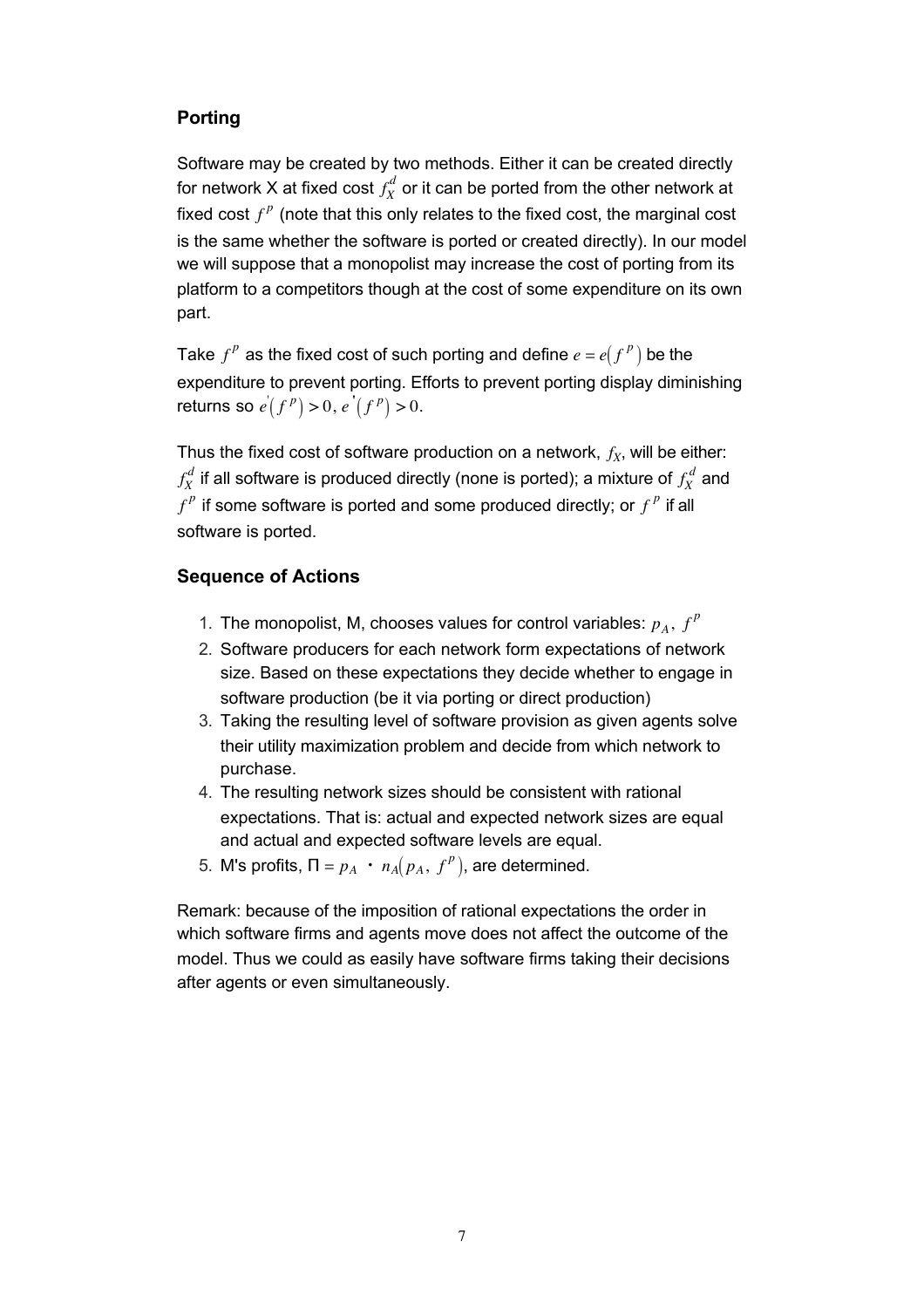### **Solving the Model**

We shall solve the model in the following way: first, solve software producers problem (on the basis of a common expectation by software producers of the network sizes that will occur). This yields the number of software firms and the software price in terms of the expected network size. Substitute these values into  $u^s_X$  to obtain a reduced form of agents' utility function on network X. This utility function will now display 'network effects', that is positive feedback between an individual's utility and the number of other agents on the same network. We now have a standard network effects model which may me solve in the usual manner to obtain network sizes as a function of the monopolist's choice variables:  $n_A = n_A(p_A, f^P)$ . The monopolist then solves:

max  $\max_{p_A, f^p} p_A n_A(p_A, f^p) - e(f^p).$ 

### **Software Production**

**Lemma 1:** Given expected network sizes  $n_X^e$  the equilibrium level of software production, associated prices, and software utility are:

$$
s_X = \sqrt{\frac{kn_X^e}{f_X}}
$$
  

$$
p_X = c_X^s + \sqrt{\frac{kf_X}{n_X^e}}
$$
  

$$
u_X^s(s_X, p_X^s) = -c_X^s - \frac{5}{4} \sqrt{\frac{kf_X^s}{n_X^s}}
$$

#### **Proof:** see appendix

**Remark:** Since the constant  $5\sqrt{k}$  $\frac{1}{4}$  can be absorbed into fixed cost  $f_X$  this variable will be omitted in future and we have:

$$
u_X^s(s_X, p_X^s) = -c_X^s - \sqrt{\frac{f}{n_X^e}}
$$

We can now substitute this expression for  $u^s_X$  to obtain:

*k fX*  $n_X^e$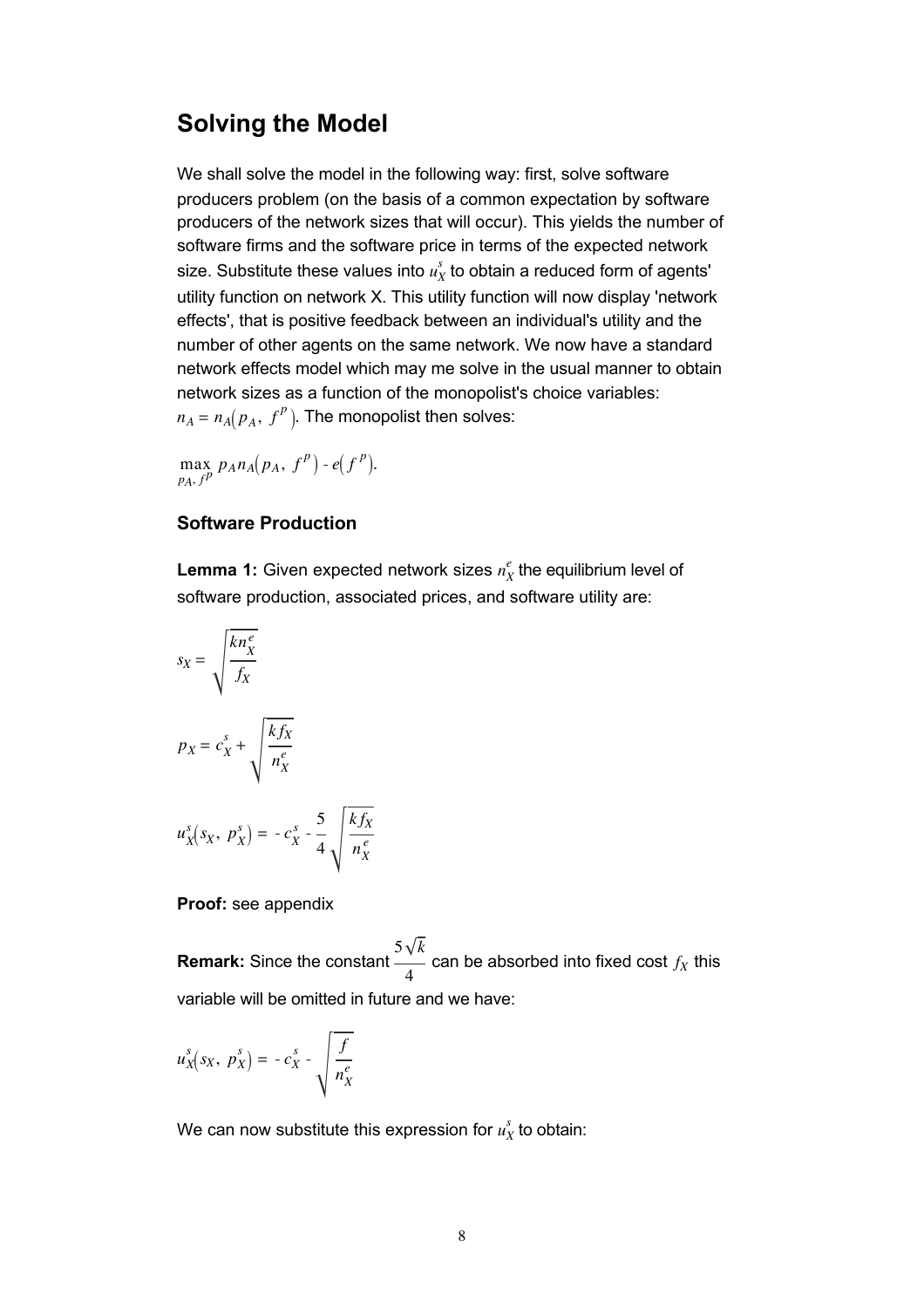**Corollary:** The reduced form of the utility function is:

$$
u_X(t) = \mathbf{\varphi} \cdot p \cdot h_X(t) \cdot c_X^s \cdot \sqrt{\frac{f_X}{n_X^e}}
$$

**Remark:** Note how this shows that the the model displays indirect network effects as the reduced form expression for utility displays positive feedback between the *total* number of agents on X and the utility of an *individual* on X:  $u_X^{s'}$  > 0 (differentiating with respect to  $n_X^e$ ).

#### **Solving for Network Equilibrium**

To solve for equilibrium network size we proceed by the usual method based on finding the marginal agent indifferent between the two platforms. This is standard in the literature so the details will be omitted and results stated directly.

First observe that agents gain no extra utility from purchasing from more than one network. Thus we may assume that agent's purchase at most one set of compatible hardware and software. We further assume that all agents do purchase from one or other network<sup>11</sup>. Thus we have  $n_B = 1 - n_A$  and we need only consider  $n_A$  in what follows.

Define: the *conditional utility advantage* of network A over network B for agent  $t$  when network size is  $n_A$ :

$$
\mathring{A}(t, n_A) = u_A(t, n_A) - u_B(t, 1 - n_A)
$$

and the *utility advantage (function)*, which gives the utility advantage of network A over B if t is the marginal agent:

$$
A(t) = \mathop{A}\limits^\wedge(t, t)
$$

**Lemma 2:** The set of equilibria of the model as presented above are given **by**  $E = E_0 ∪ E_{0}$  where  $E_0 = {t : A(t) = 0}$  and  $E_{-0} = \{0 : A(0) < 0\} \cup \{1 : A(1) > 0\}$ . An equilibrium  $t_e \in E_0$  is stable if  $\overline{A}(t)$  < 0. All  $t_e \in E_{-0}$  are stable.

**Proof:** see appendix.

Using the expression for the utility function from the corollary above we have that:

$$
A(t) = -p_A - h_A(t) + h_B(t) - \sqrt{\frac{f_A}{t}} + \sqrt{\frac{f_B}{1 - t}}
$$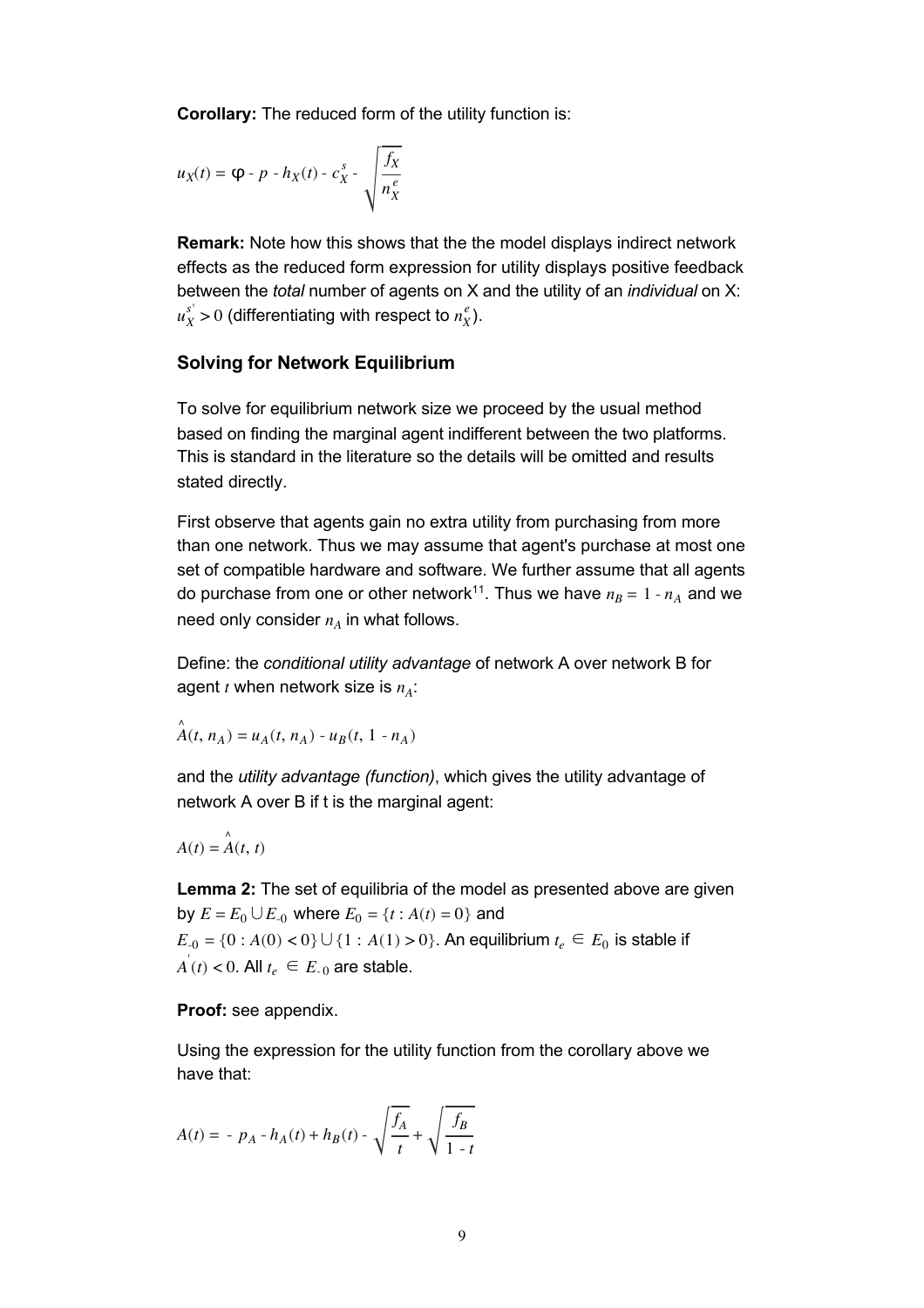While this characterizes the equilibria implicitly we should like to have an explicit expression for equilibrium network size  $t_e = n_A$ . Unfortunately given the functional form of *A*(*t*) there is no way to analytically solve the equation  $A(t) = 0$  to obtain  $t_e$ . Of course we may still solve this equation numerically – as we shall do below – as well to characterise the behaviour of the solution(s) in various ways. First however let us examine one specific case graphically in order to aid our intuition.

#### **An Example**

The situation we shall consider is one in which the two networks are equivalent, that is the fixed costs of software production on the two networks are equal and heterogeneity is symmetric  $(h_B(1 - t) = h_A(t))$ . Let us set heterogeneity to be  $h_A(t)=10t^{10}$ . This corresponds to a situation where there is a large middle ground of agents who are fairly indifferent between the two platforms (h(t) is small) but two 'extreme' groups at either end who have strong preferences for their nearest platform. Set fixed costs as follows  $f_B = f_A = 1.5$ . These values are chosen so as to generate a stable asymmetric equilibrium:



**Figure 2:** A Plot showing advantage function, *A*(*t*) in the symmetric case when the access prices for the two networks are the same. There are stable equilibria at 0 and 1 (the 'standardization' equilibria) and 0.16 and 0.84 (asymmetric stable equilibria). There are unstable equilibria at 0.5 and 0.02 and 0.98.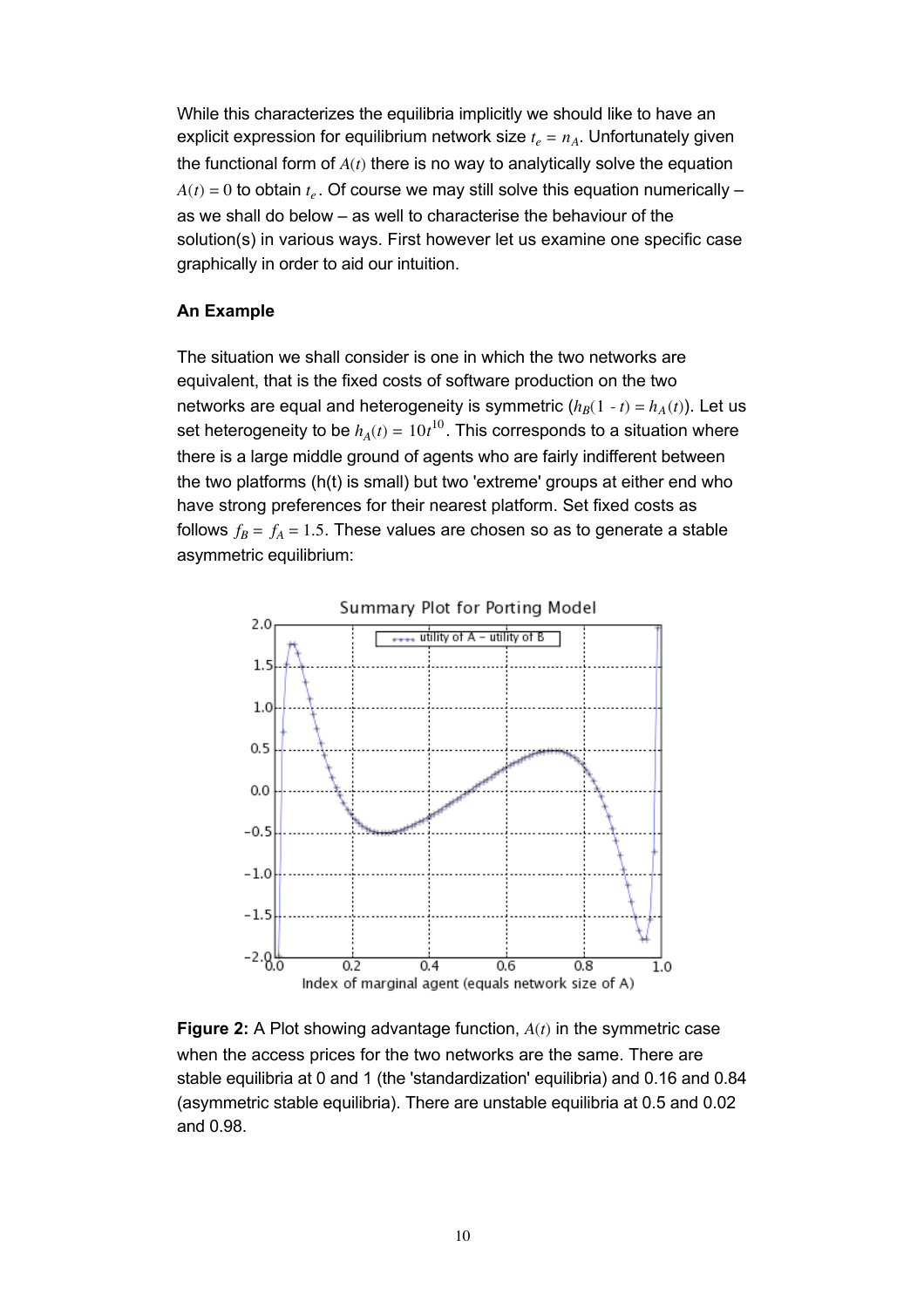Note that in its general shape (i.e. number of equilibria, location of maxima/minima) this graph is the simplest possible that gives rise to a stable asymmetric equilibrium<sup>12</sup>.

**Discontinuity of demand:** since price enters *A*(*t*) linearly the diagram above also implicitly defines the demand function in the neighbourhood of an equilibrium (an increase in the  $p_A$  shifts the  $A(t)$  curve down by that amount). A maximum of *A*(*t*) therefore corresponds to a point at which demand is discontinuous (as price rises above the maximum value demand jumps down as the market tips to the neighbourhood of next lowest stable equilibrium). For example we can plot the demand function derived from Figure 1 in the neighbourhood of the stable equilibrium at 0.84:



**Figure 3:** Demand function for monopolist in neighbourhood of stable equilibrium at 0.84. Demand is discontinuous at a price just below 0.5 (i.e. at the left edge of the diagram – the discontinuity itself is not shown as it distorts the scale). At the discontinuity demand will suddenly jump down to approximately 0.14 which is the next place the line y=0.5 would intersect *A*(*t*) (see Figure 2). Note that this diagram is just the relevant portion of Figure 2 between 0.73 and 0.84 'blown up'.

In all cases where there is symmetry and a stable asymmetric equilibrium *A*(*t*) must have a bounded maximum just like it does in Figure 2. A bounded maximum in turn implies a discontinuity in the demand function of the monopolist. Thus in all such cases **a monopolist will face a discontinuous demand function**. This discontinuity in demand does not exist in the traditional linear network effects models and it functions here to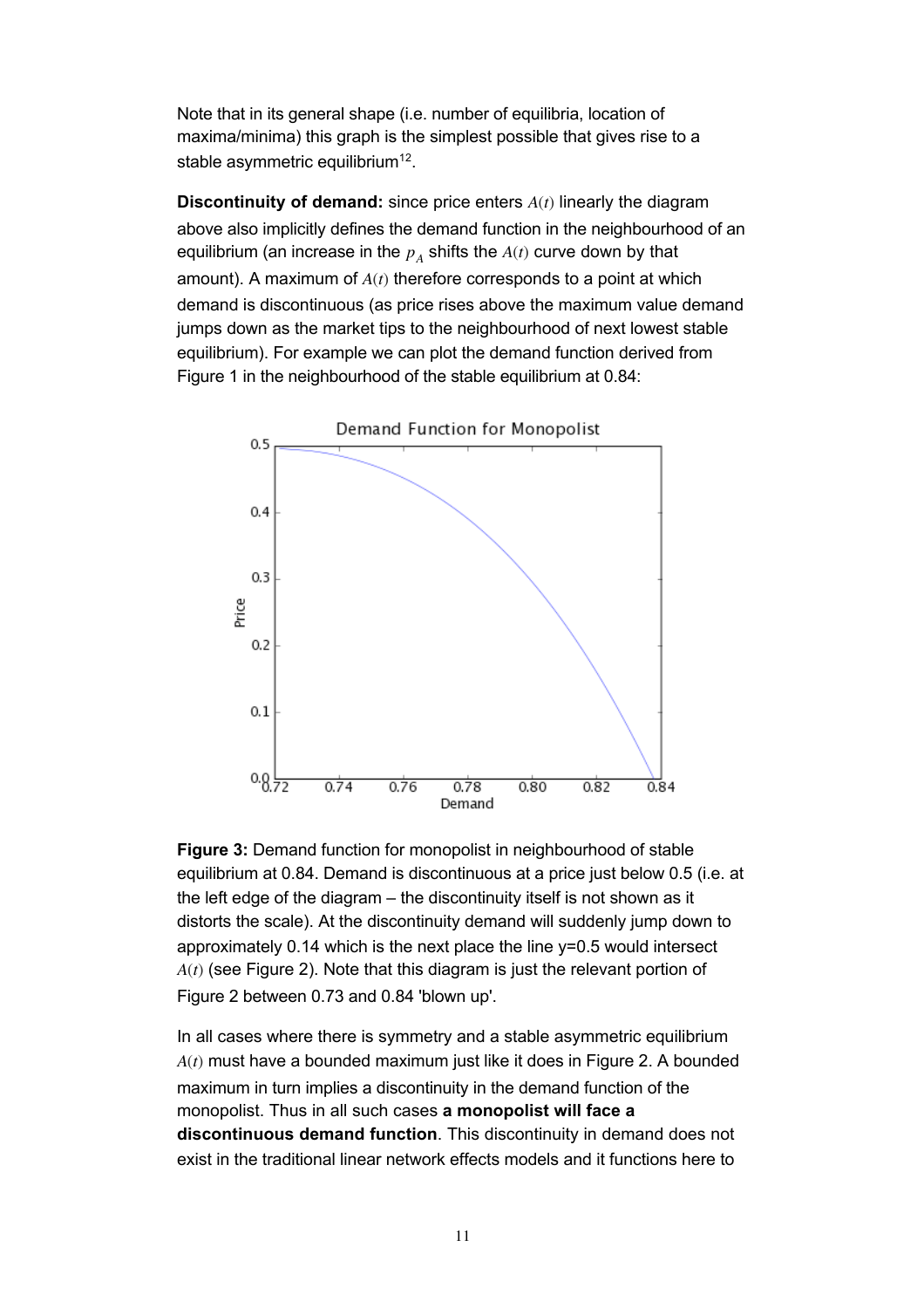place a sharp upper bound on the price the monopolist can charge without a sudden jump downwards in market share. Furthermore suppose that the monopoly price is 'close' to the price at which the discontinuity occurs (as is the case above) and that the monopolist is subject to some degree of uncertainty. Then the monopolist would want to keep a safe distance from the discontinuity price to avoid sudden tipping (the market above is subject to hysteresis – once you have jumped to another equilibria it is hard to get back). If the profit-maximizing price is close to the discontinuity price the result would be that the monopolist would probably not charge the profit maximizing price but rather something lower in order to have a margin for error.

**Other Comparative Statics:** Just as we can evaluate the effect of changing prices in the above diagram by considering how it shifts *A*(*t*). In particular considering fixed costs we can see that increasing fixed costs of software production for A  $f_A$  will shift  $A(t)$  down and increasing  $f_B$  will have the opposite effect. Note that unlike price, fixed costs do not enter linearly so they will also change the 'shape' of *A*(*t*).

#### **Properties of Equilibrium**

We can distill the insights gained in relation to the special case above into a general result:

**Lemma 3:** Noting that the advantage function depends on all of our exogenous and choice variables:  $A(t) = A(t, p_A, f_A, f_B)$  (and therefore so does the set of equilibria  $E = E(p_A, \ldots)$ ) after picking a stable equilibrium  $t_{e}^{0}\in E_{0}\big(\rho_{A}^{\;0},\;\mathit{...}\big)$  we have associated a well-defined, continuous and differentiable 'equilibrium function'  $t_e(p_A, f_A, f_B)$  defined in a neighbourhood of *t e*  $_{e}^{0}$ . In particular, restricting to changes in  $\emph{p}_{A}$  we have an 'demand function':

 $q(p_A) = t_e(p_A) = A^{-1}(p_A)$ 

Differentiating we have:

\n- 1. Downward sloping demand curve: 
$$
\frac{dq}{dp_A} = \frac{-1}{A'(t_e(p_A))t_e'(p_A)} < 0
$$
\n- 2.  $\frac{dt_e}{df_A} < 0$
\n- 3.  $\frac{dt_e}{df_B} > 0$
\n

Finally though 'demand' is discontinuous at some point locally there exists a unique profit maximizing price.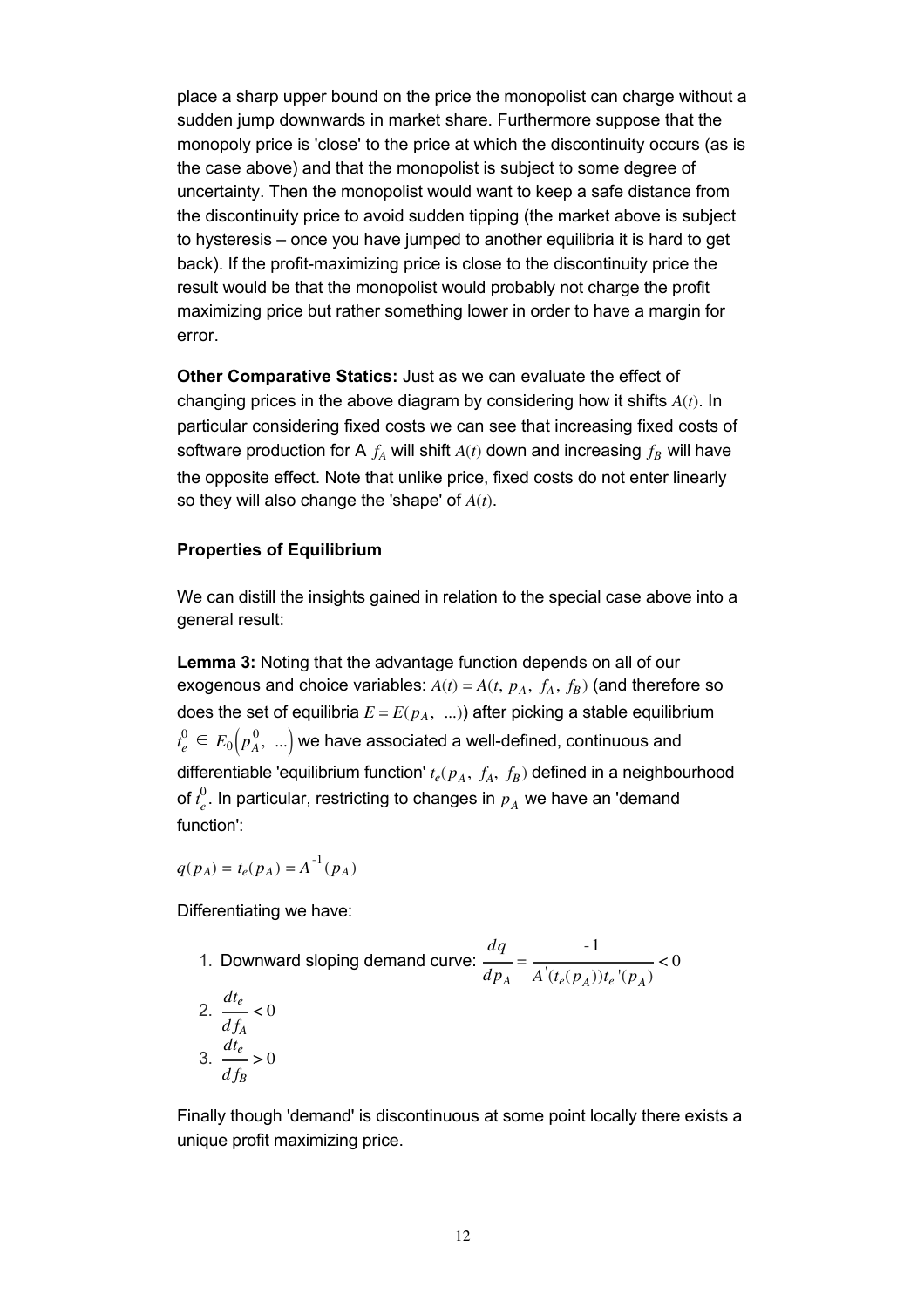**Proof:** see appendix.

### **Porting**

Let us determine the level of differents kinds of software production for each network (produced directly, ported or produced by a mixture of those methods). In doing so we will have determined the fixed cost for each network  $f_A$ ,  $f_B$  in terms of the fixed cost of directly producing software for that network and the (common) porting cost  $(f_X^d, \, f^p).$ 

**Lemma 4:** In equilibrium only one network has software produced directly for it. All the software on the other network derives from porting. Let us denote the first network for which software is produced directly by X and the other by X'.

Then the amount of software on X' will be equal to the smaller of 1) the amount of software on X (in the case where all software is ported) or 2) the 'unconstrained' level software production, i.e. that which would be produced with  $f_{X^{'}} = f^{P}$ . If the first case obtains, i.e. all possible software is ported, the porting constraint will be said to bind.

Finally we have  $f_X = f_X^d$  and, if the porting constraint does *not* bind,  $f_{X^{'}} = f^{\,p}$ 

**Proof:** see appendix.

### **The Monopolist's Profit Maximization Problem**

We first make two assumptions. These assumptions are weak and are here to ensure that the situation we analyze is both realistic and interesting.

**Assumption:** There exists an asymmetric stable equilibrium where network A is larger than B.

Justification: in most real world situations one network is larger than the other. Furthermore in any situation with antitrust considerations this will be the case by definition!

**Assumption:** In the case of asymmetry it is the network with larger (expected) size for which software is produced directly.

Justification: In previous section on porting it was shown that it will always be the case (in this model) that software on one network has all software produced directly and one has all software ported. Since the amount of software on the 'porting' network must always be less than that on the 'direct-production' network it is natural to assume that it is the network with larger (expected) size for which software is produced directly<sup>13</sup>.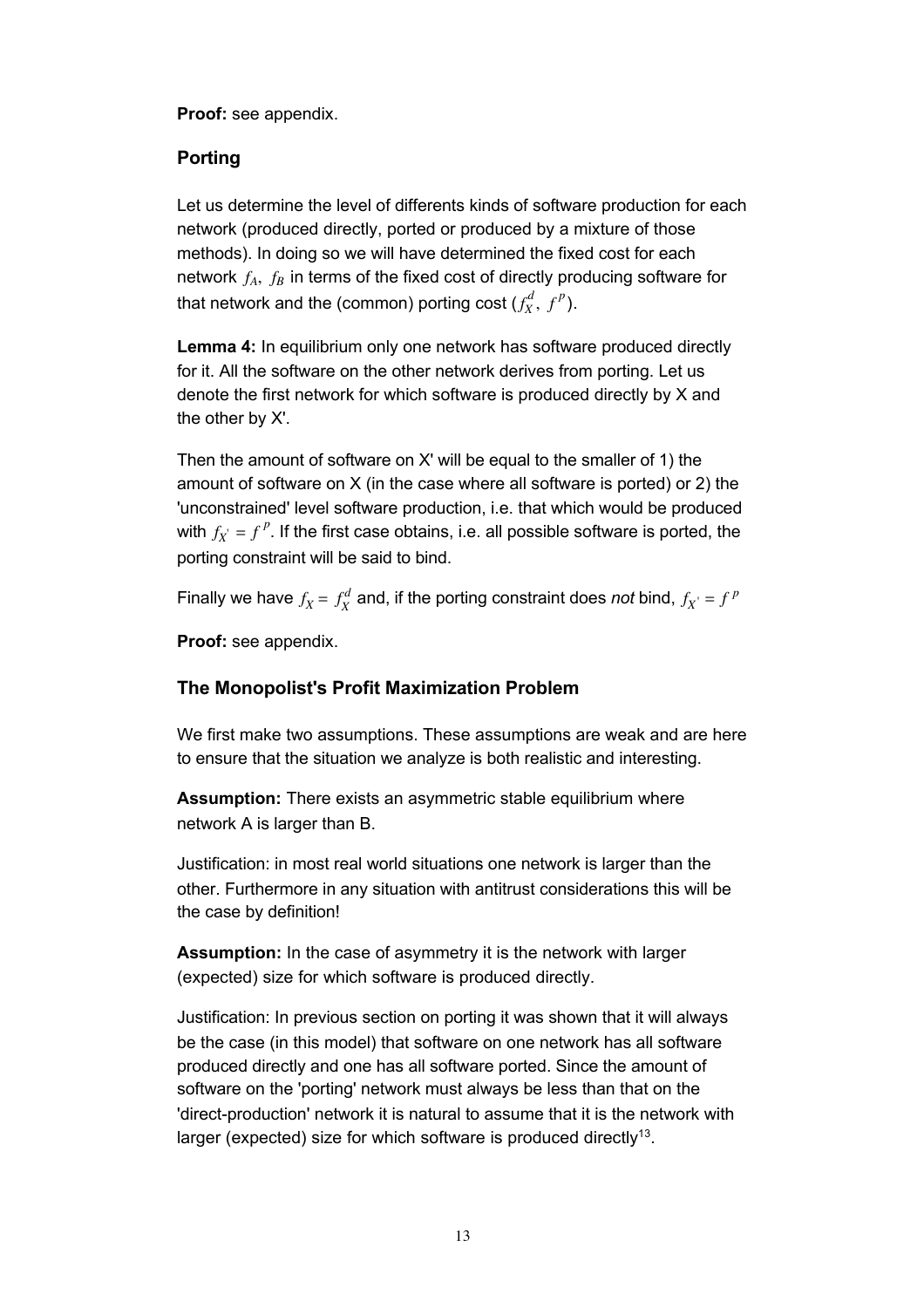Combining these assumptions with the results of the previous section we may set  $f_A = f_A^a$  $d\overline{f}_A$  and  $f_B = f^P$  (though we will also need to check that the porting constraint doesn't bind). As already discussed the monopolist may control the cost of porting from its network so the profit maximization problem becomes:

max  $\max_{p_A, f^p} p_A \cdot t_e(p_A, f^p) \cdot e(f^p)$ 

Since *te* does not have an analytical form the monopolist's maximization problem will have to be solved numerically.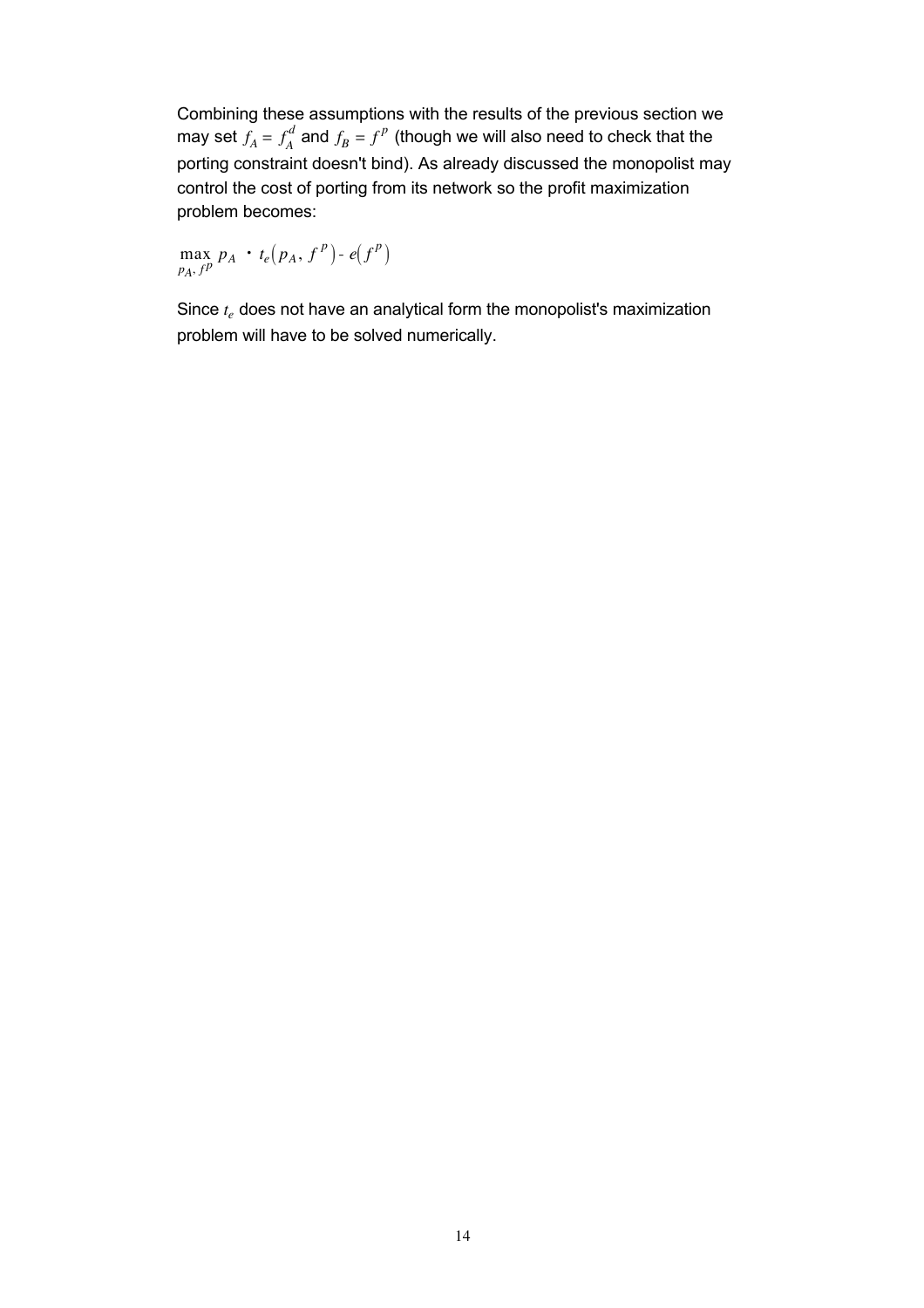### **Welfare**

What are the welfare effects in this model of changes in prices and fixed  $\cos$ ts? Total welfare,  $W = \Pi_A + \overline{W}^C$  where  $\overline{W}^C$  is consumer welfare and  $\Pi_A$ are the monopolist's profits.

**Lemma 5:** When at an interior equilibrium,  $t_e$ , the marginal change in welfare of a change with respect to network size is:

$$
\frac{dW^C}{dt} = -0.5 \cdot (A \text{ Network Effects - B Network Effects}) = 0.5 \cdot \left(\sqrt{\frac{f_A}{t_e}} - \sqrt{\frac{f_B}{1 - t_e}}\right)
$$

### **Proof:** see appendix.

**Remark:** this is negative when there is as much or more software on network A than on network B – exactly the situation we are focusing on (recall that the  $f_A/f_B$  terms in the square root are the amount of software on A/B times a constant). Thus in this model, *at asymmetric equilibria* consumer welfare is decreasing as network A gets larger.

**Lemma 6:** The effect on consumer and total welfare of an increase in the price charged by the monopolist is ambiguous both in general and when the monopolist is profit maximizing.

**Proof:** see appendix.

**Remarks:** Monopoly pricing does not result in traditional deadweight losses since total demand is fixed and does not change (agents who leave one network join the other). However it does shift consumers away from the monopolist's platform (an effect exacerbated by the feedback from the indirect network effects). In market's with 'externalities' such as these this will have consequences for welfare.

These consequences may be either positive or negative depending on whether welfare changes positively or negatively with network's A share. In our situation the network effects function derived from software consumption means that for asymmetric equilibria welfare decreases as the share of network A increases. Thus higher prices, by decreasing network A's share, may in fact increase consumer welfare even though consumers on A are having to pay more. The same is true with total welfare though here of course the monopolist's profits are added back into the equation. In both cases it is uncertain whether an increase in M's price will have a positive or negative effect.

**Lemma 7:** The effect on consumer welfare of an increase in the cost of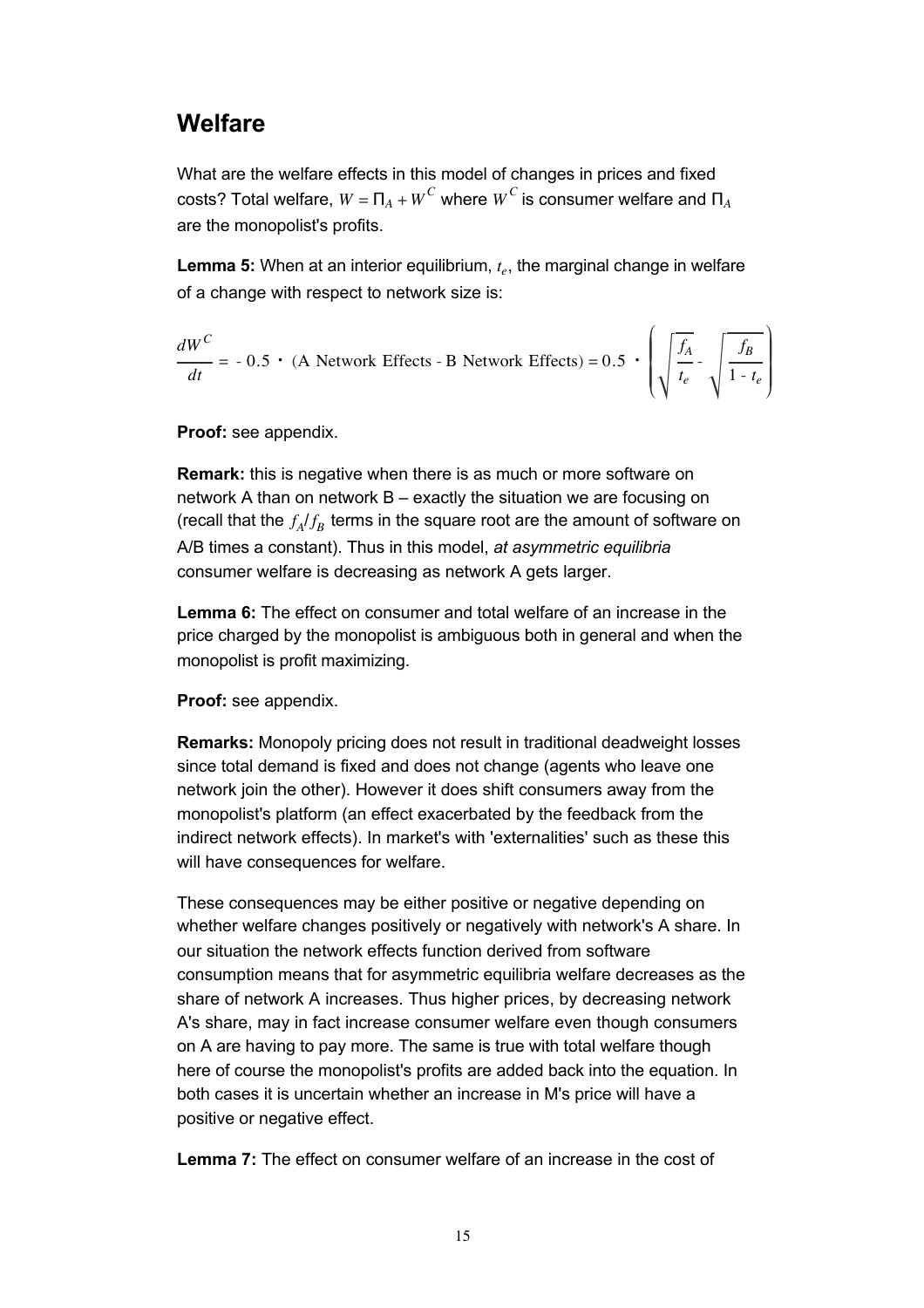porting is negative at all times. For total welfare when the monopolist is profit maximizing the effect is the same as for consumer welfare (i.e. negative).

**Proof:** see appendix.

**Remarks:** Higher porting costs result in a reduction in availability of software for those on platform B as well as higher software prices. These losses are further compounded by the network effects as initially marginal agents move from platform B to platform A (further reducing software availability on network B). Both of these changes have negative welfare consequences. The first because higher porting costs mean less software for B users (holding network B's share constant). The second because reducing network B's market share reduces welfare.

Finally higher porting costs that result from M's efforts result in costs to A that from a welfare point of view are deadweight losses (of course for A such activities may be highly profitable).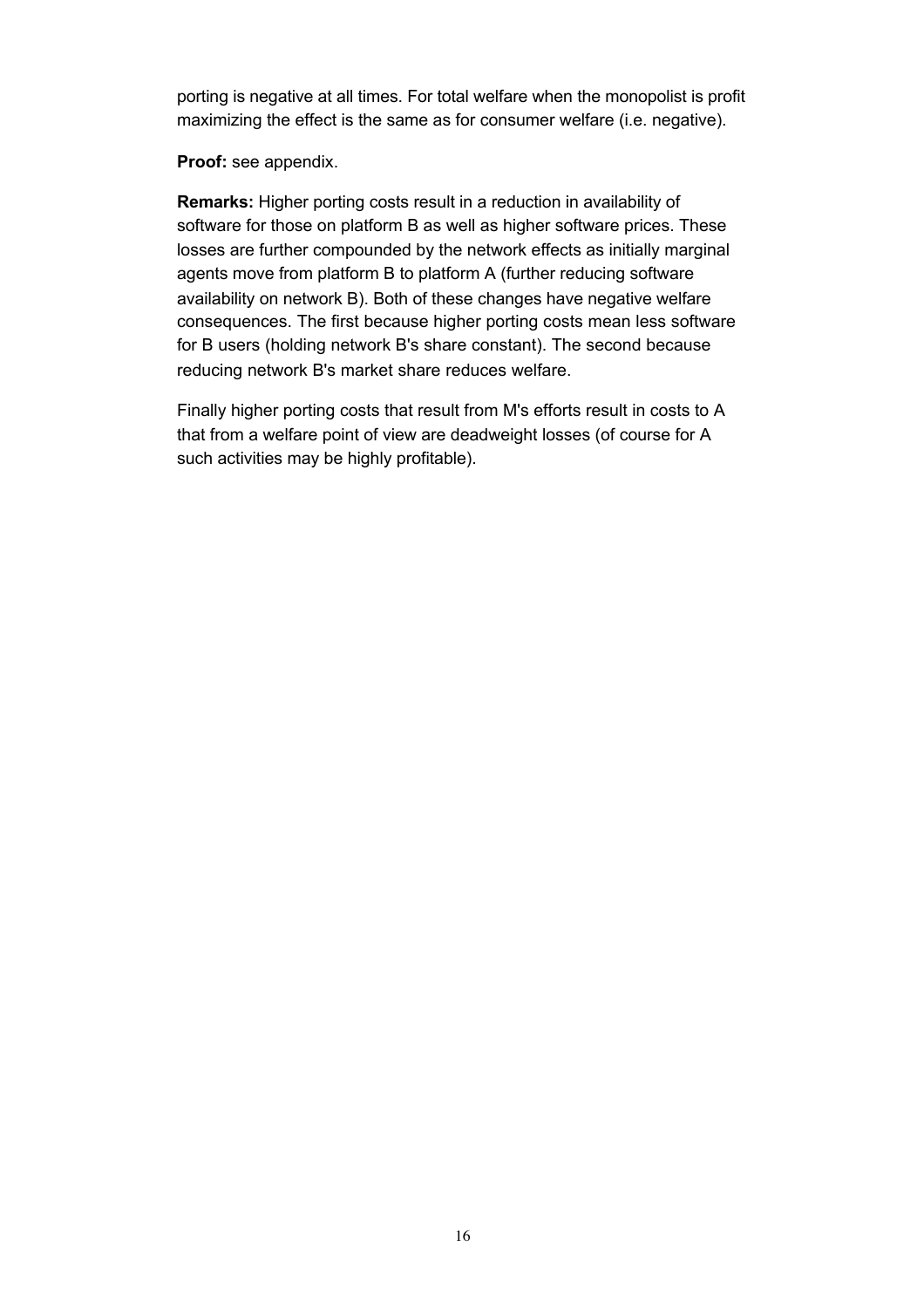# **An Example**

We now turn to a specific example to illustrate the previous analysis. We also demonstrate one of the key quantitative claims of the paper, namely that the welfare costs (consumer or societal) of efforts to maintain barriers to entry (increase porting costs) can be significantly greater than the costs of monopoly pricing.

We first choose specific functional forms and values for constants. The heterogeneity function is chosen to ensure that there exists an asymmetric stable equilibrium and is the same as that used for figure 2 above:  $h(t) = 10t^{10}$ .

The direct costs of software production are set to  $f_A = 1.5$  and the inital porting cost is set to two-thirds of that value, so  $f^p = 1.0$ . The monopolist's expenditure function is:  $e(f^p) = 2 \cdot (f^p \cdot 1)^4$  and the initial value of  $f^p$  when there are no efforts by the monopolist is set to 1. The expenditure function displays diminishing returns and while initial efforts to prevent porting are relatively cheap the cost then escalates rapidly.

The exact parameters for functional form of the expenditure function is chosen so that an interior 'porting cost' solution exists i.e. the value of porting cost obtained is such that  $f_A>f^p$  and expenditure to prevent porting is non-zero and non-infinite. Using these values we can now proceed to solve the monopolist's problem by numerical means and have the following results.

We find the values chosen for the two control variables are 1.419 for porting costs and 0.43 for the price of hardware on A. We also calculate the profit-maximizing price M would charge when unable to influence porting costs: 0.079. Our main interest is in the significance of M's choices for welfare and welfare outcomes. These, along with the values of other significant variables, are presented in the following table (NB: since  $\varphi$  is an arbitrary constant it has been set so that initial welfare values are normalized to zero).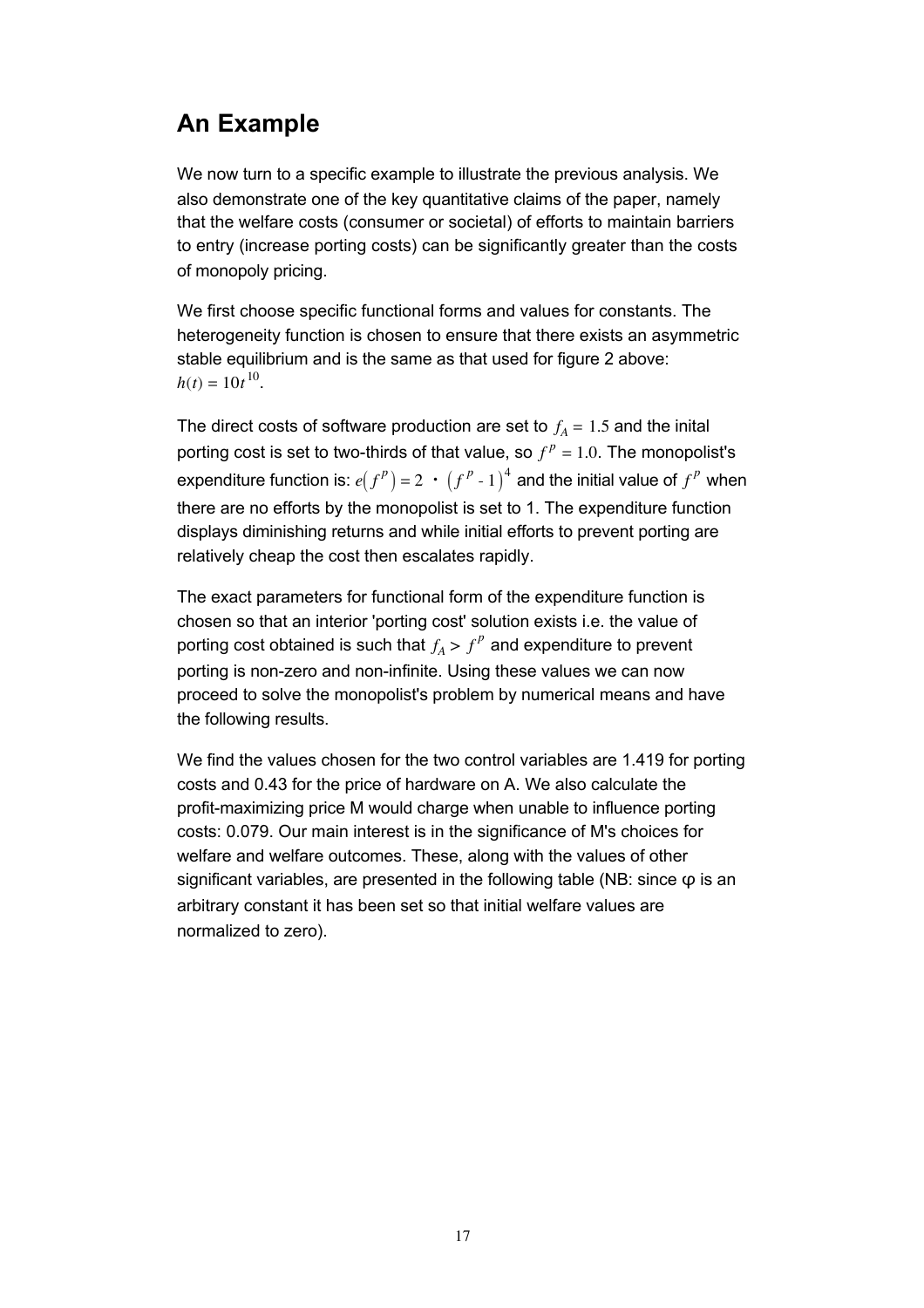|                                                                           | <b>Porting</b><br>Cost | Price of<br>A<br><b>Hardware</b> | <b>Demand</b><br>for A<br>(market<br>share) | <b>Net</b><br><b>Profits</b><br>for M | <b>Consumer</b><br><b>Welfare</b> | <b>Total</b><br><b>Welfare</b> |
|---------------------------------------------------------------------------|------------------------|----------------------------------|---------------------------------------------|---------------------------------------|-----------------------------------|--------------------------------|
| <b>Initial</b><br>porting<br>cost,<br>competitive<br>prices               | 1.0                    | $\overline{0}$                   | 0.758                                       | $\overline{0}$                        | 0.0                               | 0.0                            |
| <b>Initial</b><br>porting<br>cost,<br>monopoly<br>price on A              | 1.0                    | 0.079                            | 0.704                                       | 0.056                                 | $-0.046$                          | 0.010                          |
| <b>Monopolist</b><br>chosen<br>porting<br>cost,<br>monopoly<br>price on A | 1.419                  | 0.43                             | 0.729                                       | 0.252                                 | $-0.406$                          | $-0.154$                       |

**Welfare Results at Various Prices and Porting Costs**

The first line is there to show the baseline case when the values of various key variables when the control parameters are at their default values (that is without intervention by the monopolist). M's default market share (with its own price at zero and the fixed costs of porting at 1) is 75%. With zero prices, though, profits for M are also zero. Total welfare and consumer welfare are the same – since prices are zero – and has been normalized to zero. This value has no significance since, as already explained, welfare can be changed by a fixed constant  $(\varphi)$ . Thus only the sizes of welfare *changes* can be meaningfully compared.

The next line shows the situation if the monopolist can only set prices and is not able to influence porting costs. This helps us benchmark the relative gain to a monopolist of being able to influence porting costs in addition to setting prices. In line with theory the welfare changes is slightly positive, reflecting the reduction in the size of Network A.

The final line shows the actual outcome with the porting cost and price at the level chosen by M to maximize its profits. Porting costs increase by almost a half to 1.42, almost reaching the same levels as the cost (1.5) of direct production. Prices rise by over five times compared to the situation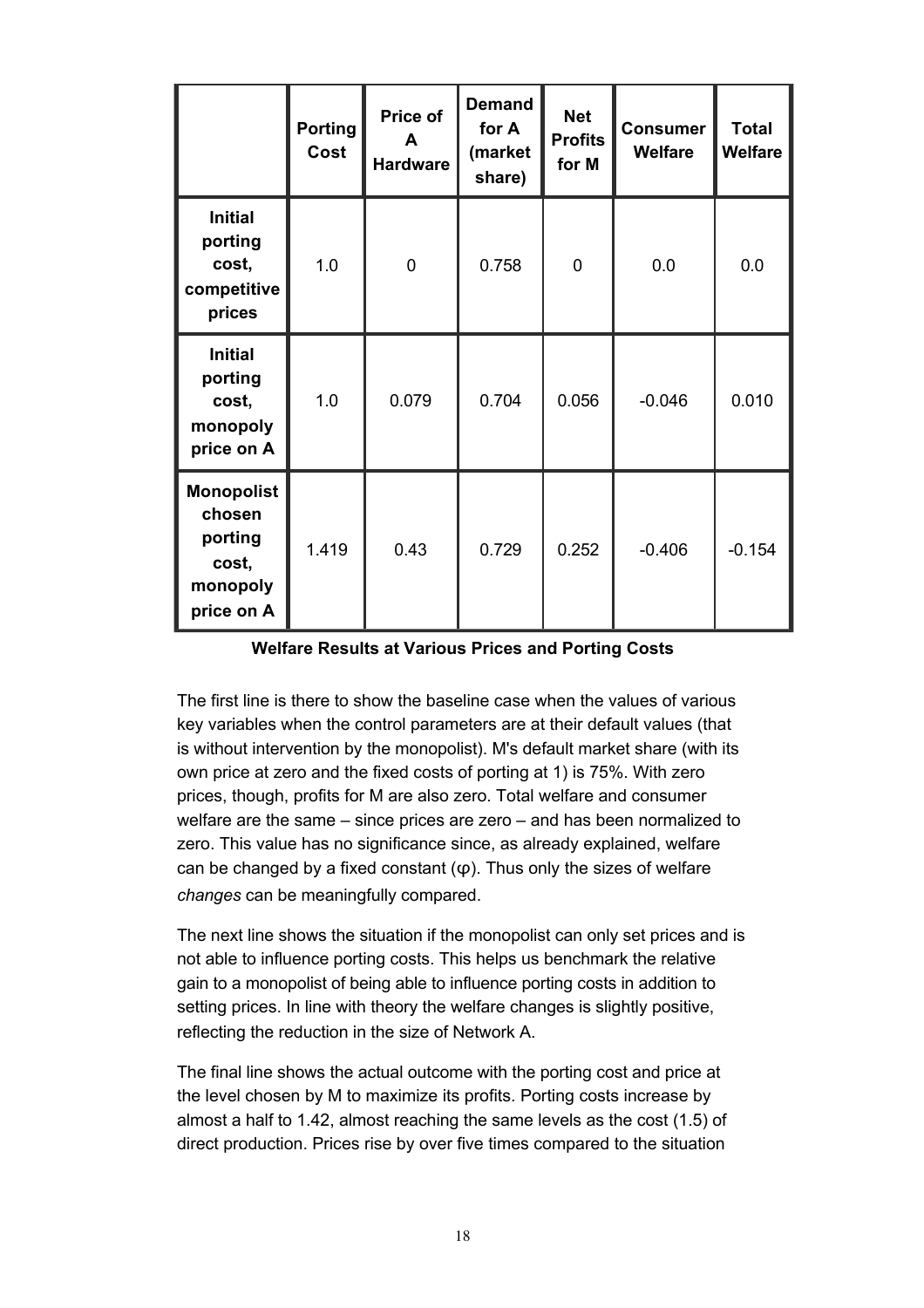when porting costs can not be altered demonstrating the large impact of the Monopolist's control of porting. Despite the far higher price, market share for the monopolist rises though it is still lower than in the situation where neither price nor porting cost can be set. Thus the main effect of raising porting costs is not to increase market share but to soften competition between the two platforms and therefore permit a much higher profit-maximizing price to be charged.

### **Remarks**

**The Monopolist's Profits:** M gains dramatically from the ability to manipulate porting costs, the percentage increase in profits being approximately 400% over what is obtained when porting costs are fixed. Moreover this is net of the costs incurred to prevent porting,  $e(f^p) = 0.0616$ , which are equal to a fifth of gross profits. The main effect of raising porting costs is not to increase market share but to soften competition between the two platforms and therefore permit a much higher profit-maximizing price to be charged. Market share at the monopoly price in the two cases when porting cost is and is not manipulatable are quite close (0.704 vs. 0.729).

**Consumer welfare:** The change in consumer welfare from monopoly pricing, Δ $W_c^M$  =  $-0.046$ . The change resulting from higher pricing and higher porting costs is Δ $W_c^{Mf}$  =  $\,$  - 0.406. Thus consumer welfare losses arising from the combination of higher porting costs and higher prices are almost **nine times** as large as those arising from higher prices alone.

**Total welfare:** For total welfare as discussed above increasing M's price will actually increase welfare: with porting cost at 1,  $\Delta W^M = 0.01$ . However the welfare change due to the combination of monopoly pricing and higher porting costs is decidedly negative  $\Delta W^{Mf}$  = -0.156. Thus for this case welfare costs go from barely positive to significantly negative.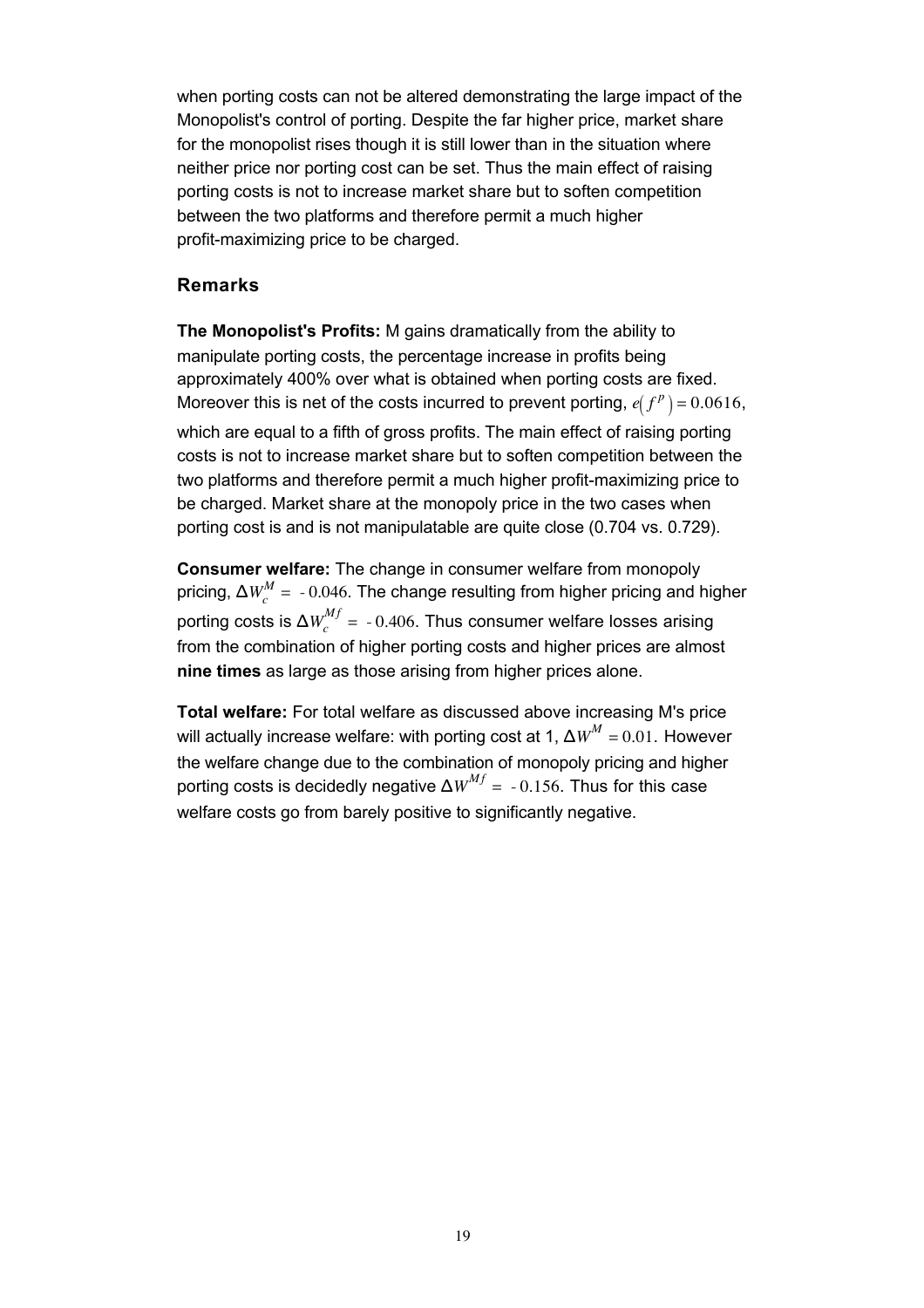# **Conclusion**

In this paper we have introduced a new model of indirect network effects in hardware/software markets based on spatial (circular city) production differentiation in the software market. Solving the model we have obtained closed form solutions for the network utility function and characterised the set of equilibria.

Into this model we then introduced 'porting' which plays a role analogous to 'converters' in the simpler direct network effects models. With 'porting' software developed for one network can be converted to run on another network (usually at a cost lower than that of direct production). We examined general properties of this model looking, in particular, at what occurs when one (dominant) network is controlled by a single firm, the Monopolist, who is able the cost of porting to a competitor network. It was shown that while the effect of pricing effect on welfare were ambiguous the effect of efforts to increase barriers to entry by raising porting costs was negative.

In order to derive a quantitative estimate we examined a specific case of our model and found that the social and consumer welfare losses arising from efforts to manipulate porting dwarfed the welfare effects stemming from monopoly pricing. In particular, consumer welfare losses from the combination of higher porting costs and higher prices were over nine times higher that those arising from higher prices alone. Meanwhile total welfare was barely changed with monopoly pricing alone but showed significant losses with the combination of higher porting costs and monopoly pricing (welfare loss went from zero to approximatley three fifths of the monopolist's profits).

This result has important consequences for antitrust policy which has traditionally focused on the welfare impact of higher prices (on consumers) as it suggests that such an approach may greatly underestimate the implications for welfare of a dominant's firm activities (in network markets).

Finally there are several obvious avenues for future research. Porting and the manner in which a dominant firm may prevent it have been modelled in a fairly simple manner. One might improve this, for example, by changing from a 'black box' cost function  $E$  to a setup where  $f_A$  increases with  $f^{\,p}$ . This would correspond to an 'obfuscation' situation where increasing porting costs to competitor platforms also increases the cost of producing software on one's own platform.

Another improvement would be to add dynamics to the model (though this would also greatly increase complexity). For example rather than having a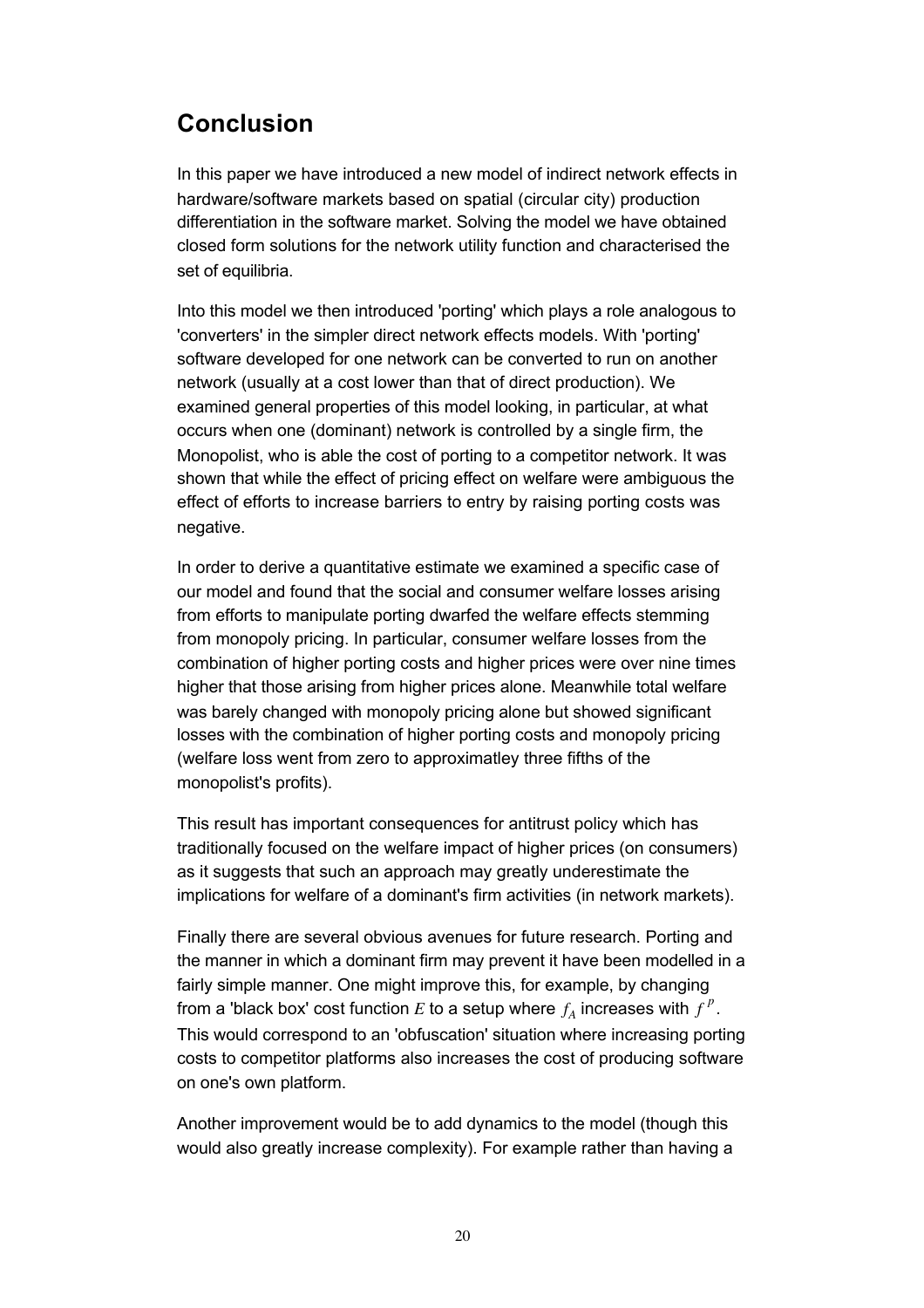fixed static demand one could allow agents to arrive over time<sup>14</sup>. Alternatively agents could make repeat purchases but with a switching cost if a different network were chosen in a subsequent period.

Finally it would be interesting to explore the consequences of allowing for innovation in software provision perhaps via the introduction of a quality ladder. Such an approach would also raise interesting questions about monopolist behaviour if innovation were not barrier to entry neutral – for example if innovations while increasing quality also made it easier to port from one platform to another (consider the case of Java or the emergence of the web and web browsers as a fully-fledged application development platform)15.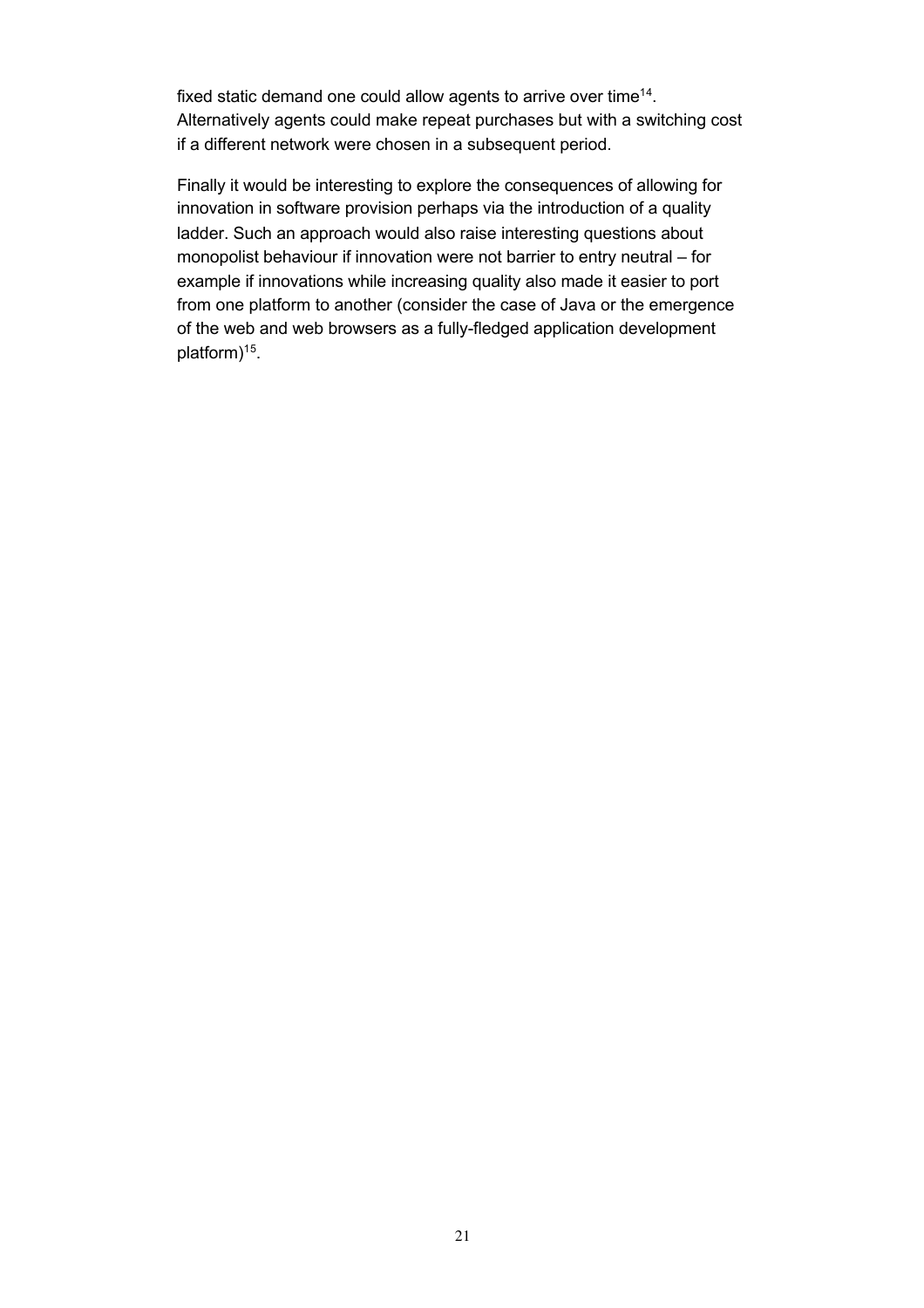### **Appendix**

### **Proof of Lemma 1**

The setup is exactly the same as the textbook circular city model (see e.g. Tirole 1988) except that demand rather than being 1 is equal to the expected market size of that network:  $n_X^e$ . This leaves prices unchanged (since the shape of demand curve is unchanged), so in equilibrium:

$$
p_X = c_X^s + \frac{k}{s_X}
$$

Where *k* is the cost of travel  $(d(x) = kx)$ . Firms locate equidistantly and each face the same level of demand equal to total demand divided by the number of software firms. To determine the number of software firms we use the free entry condition which means that in equilibrium firms earn zero net profits – i.e. they cover fixed costs:

$$
(p_X - c_X^s) \frac{n_X^e}{s_X} - f = 0 \Rightarrow \frac{k n_X^e}{s_X^2} - f = 0 \Rightarrow s_X = \sqrt{\frac{k n_X^e}{f}}
$$

This in turn gives:

$$
p_X = c_X^s + \sqrt{\frac{kf}{n_X^e}}
$$

# **The form of the software utility functions in our particular case?**

Agents do not know the exact location of firms in advance so they base their decisions on the expected distance from a software producer. Software firms locate randomly but equidistantly on the circle and agents are uniformly distributed thus expected distance between an agent and the nearest software is a quarter of the distance between firms. Distance between firms is the inverse of the number of firms,  $s_X$ . We therefore have:

$$
u_X^s(s_X, p_X^s) = -p_X^s - k\left(\frac{1}{4s_X}\right)
$$

Substituting the values for  $p_X$ ,  $s_X$  we have<sup>16</sup>:

$$
u_X^s(s_X, p_X^s) = -c_X^s - \frac{5}{4} \sqrt{\frac{kf}{n_X^e}}
$$

### **Proof of Lemma 2**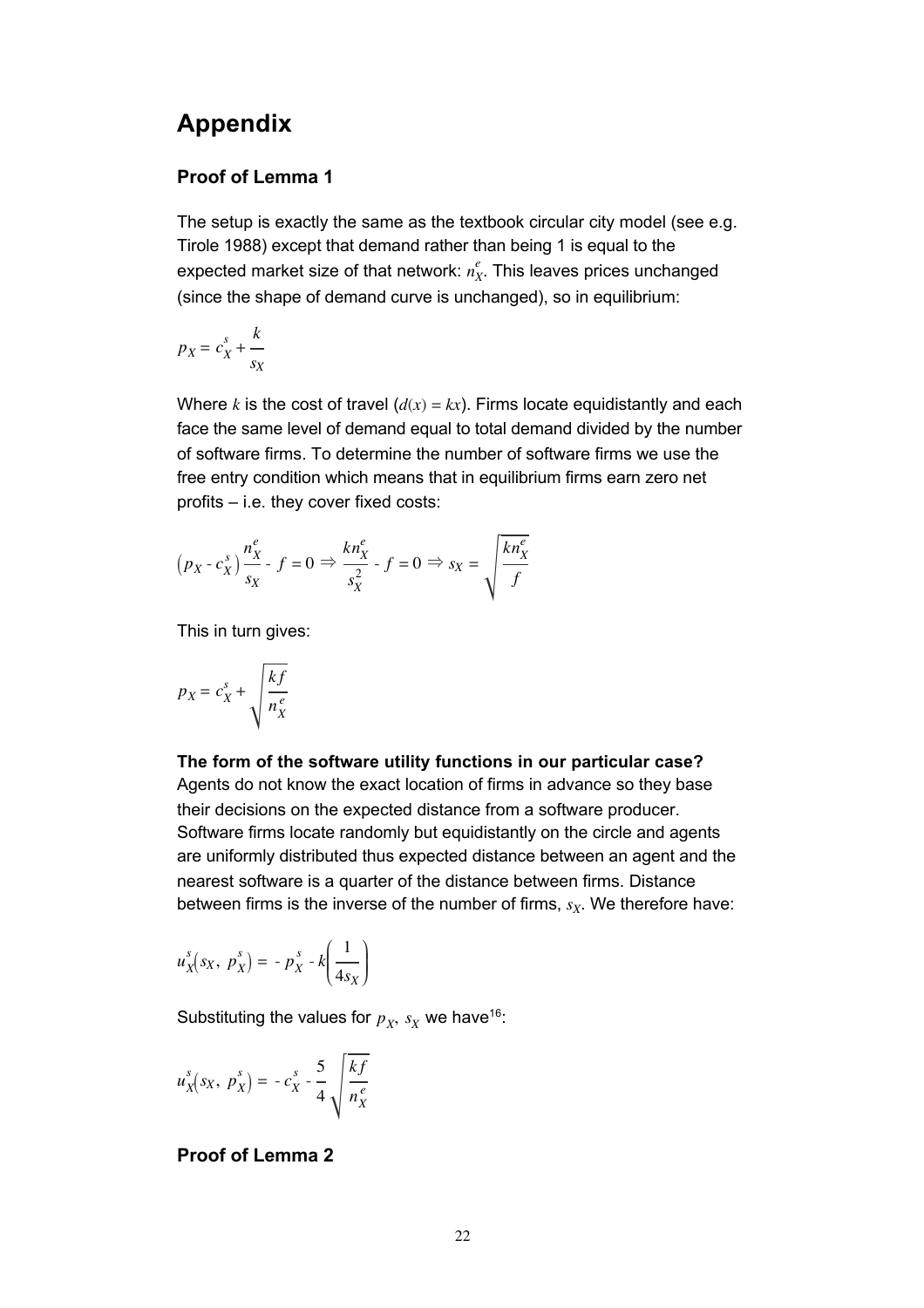Recall that the *conditional utility advantage* of network A over network B for agent  $t$  when network size is  $n_A$ :

 $\stackrel{A}{A}(t, n_A) = u_A(t, n_A) - u_B(t, 1 - n_A)$ 

and the *utility advantage (function)*, which gives the utility advantage of network A over B if t is the marginal agent:

 $A(t) = \mathring{A}(t, t)$ 

Suppressing  $n_A$  for the time being we shall simply write  $\hat{\vec{A}}(t)$ .

Since 'heterogeneity cost' for an agent is increasing in the distance of the agent from the chosen network we have that  $\forall$   $t,$   $\overset{\wedge}{A}$  '( $t$ ) < 0. Then  $\overset{\wedge}{A}(t_m)$  > 0  $\hat{A}(t) > 0, \forall t \leq t_m.$  Conversely if  $\hat{A}(t_m) < 0$  then  $\hat{A}(t) < 0 \forall t \geq t_m.$ 

Now an agent (with expectations of network A size equal to  $n_A$ ) chooses network A over B iff  $\hat{A}(t) \geq 0$ . Thus if an agent with index  $t_m$  chooses network A then all agents with index  $t \in [0, t_m]$  choose network A. Similarly if an agent with index  $t_m$  chooses network B then all agents with index  $t \in (t_m, 1]$  choose network B.

In particular this immediately implies that if there exists

 $t_m \in [0, 1]$ ,  $\hat{A}(t_m) = 0$  (and there is at most one such solution since  $\hat{A}' < 0$ ) then this is the marginal agent and the resulting network size of  $A$  is  $t_m$ . This is because for  $t \in [0, t_m], \hat{A}(t) > 0$  so these agents choose network A while for  $t \in (t_m, 1]$ ,  $\overrightarrow{A}(t) < 0$  so these agents choose network B.

For the extremal cases by the same arguments if  $\hat{\vec{A}}(0) < 0$  then all agents choose network B and if  $\overset{\wedge}{A}(1)$   $>$  0 then all agent's choose network A.

Furtheremore only one of these alternatives is possible so there is a unique implied network size for any given assumed  $n_a$ . Thus one may define a function  $f : [0, 1] \rightarrow [0, 1]$  where for a given assumed network size, *n*,  $f(n)$ is the resulting implied network size.

Imposing rational expectations then implies that  $n_A$  is an equilibrium if and only if  $n_A$  is a fixed point of f. But  $n_A$  is a solution of  $f(n) = n \Leftrightarrow n_A \in E$ . QED

**Remark:** Equilibria  $t \in E_{0}$  are often termed standardization or tipping equilibria as they involve all agents joining a single network.

**Remark:** This result sets up an implicit equivalence between network size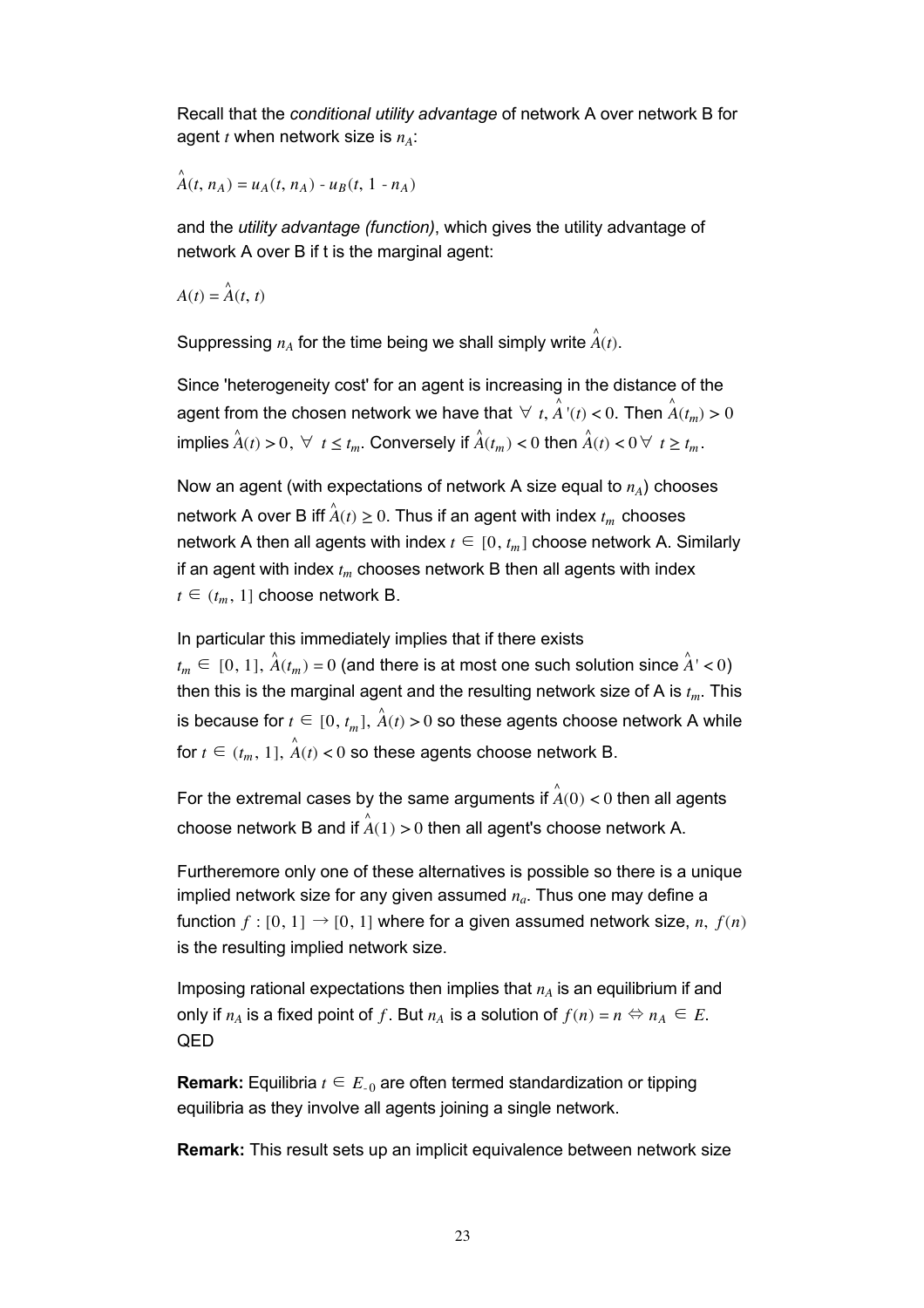and the marginal agent (where the term marginal is broadened to include the tipping situations where  $t_m = 0$ or1 and  $A(t_m) \neq 0$ 

**Stability of Equilibria:** Suppose we have equilibrium  $t_m \n\t\in E_0$  with  $A'(t_m) < 0$ . Suppose that there is a perturbation in expectations so that a network size of  $t_m + \epsilon$  is expected instead of  $t_m$  (where  $\epsilon > 0$ ). Since  $A' < 0$ we must have  $\hat{A}(t_m + \epsilon, t_m + \epsilon) = A(t_m + \epsilon) < 0$ . Now in the interior all functions are continuous so  $\hat{A}$  is continuous. Thus δ in the region  $t_m$  + ε we have that  $\hat{A}(x, t_m + \epsilon) < 0$  for  $x \in (t_m + \epsilon - \delta, tm_m + \epsilon]$ . But then all agents with indices in that range wish to leave network A and go to network B. Repeating this process we converge back to the equilibrium *tm*. The analogous argument for negative ε shows the equilibrium is stable to perturbation downwards in expectations. Thus the equilibrium is stable.

The exact same form of argument applied to an equilibrium  $t_m \n\t\in E_{-0}$  shows that it too is stable. QED.

#### **Proof of Lemma 3**

**Proof of existence:** Fix an equilibrium  $t_{e}^{0} \in E_{0}\big(p_{A}^{0}, \; ... \big)$  then we can define  $t_e(p_A, \ ...)$  by picking  $t_e \in E(p_A, \ ...)$  consistent with  $t_e^{\text{tr}}$  $_{e}^{0}$ . Since  $A(t)$  is continuously differentiable so too will be  $t_e(p_A, \ldots)$  (at least almost everywhere – see below). For notational convenience whenever a parameter is fixed we shall drop it from the list of arguments to *t*, *A*, ....

**Differentials:** implicitly differentiate the equation  $A(t) = 0$  with respect to the relevant variable  $(p_A, f_A, f_B)$ . Since increasing A's price by  $dp$  shifts the  $A(t)$  curve down by  $dp$  reducing  $t_e$  the sign of the differential is as stated. Similarly increasing  $f_A$  shifts the the network advantage curve down and therefore the advantage curve down reducing  $t_e$  and therefore the differential with respect to  $f_A$  must be negative (and conversely for  $f_B$ ).

**Remarks on discontinuity and profit maximization:** Fix  $f_A$ ,  $f_B$ , then  $t_e(p_A) = A^{-1}(p_A)$  is the demand function faced by M. From the previous result we know this is downward sloping. Now take a stable equilibrium  $\it t^{0}$ when  $p_A = 0$  and assume there exists an adjacent non-extremal equilibrium  $t^{0'} \leq t^0$  (which must be unstable). Then there must exist a maximum of  $A(t)$ at  $t^1 \in \left(t^{0\degree}, t^{0}\right)$  with  $A^{'}\!\!\left(t^{1}\right) = 0$  and the demand function  $t_e(p_A)\!\left(t_e(0) = t^{0}\right)$  is discontinuous at  $t^1$  with  $p_A^d = A(t^1)$ .

Despite this there will still exist a profit maximizing price  $p^d_A > p^m_{\overline{A}}$  since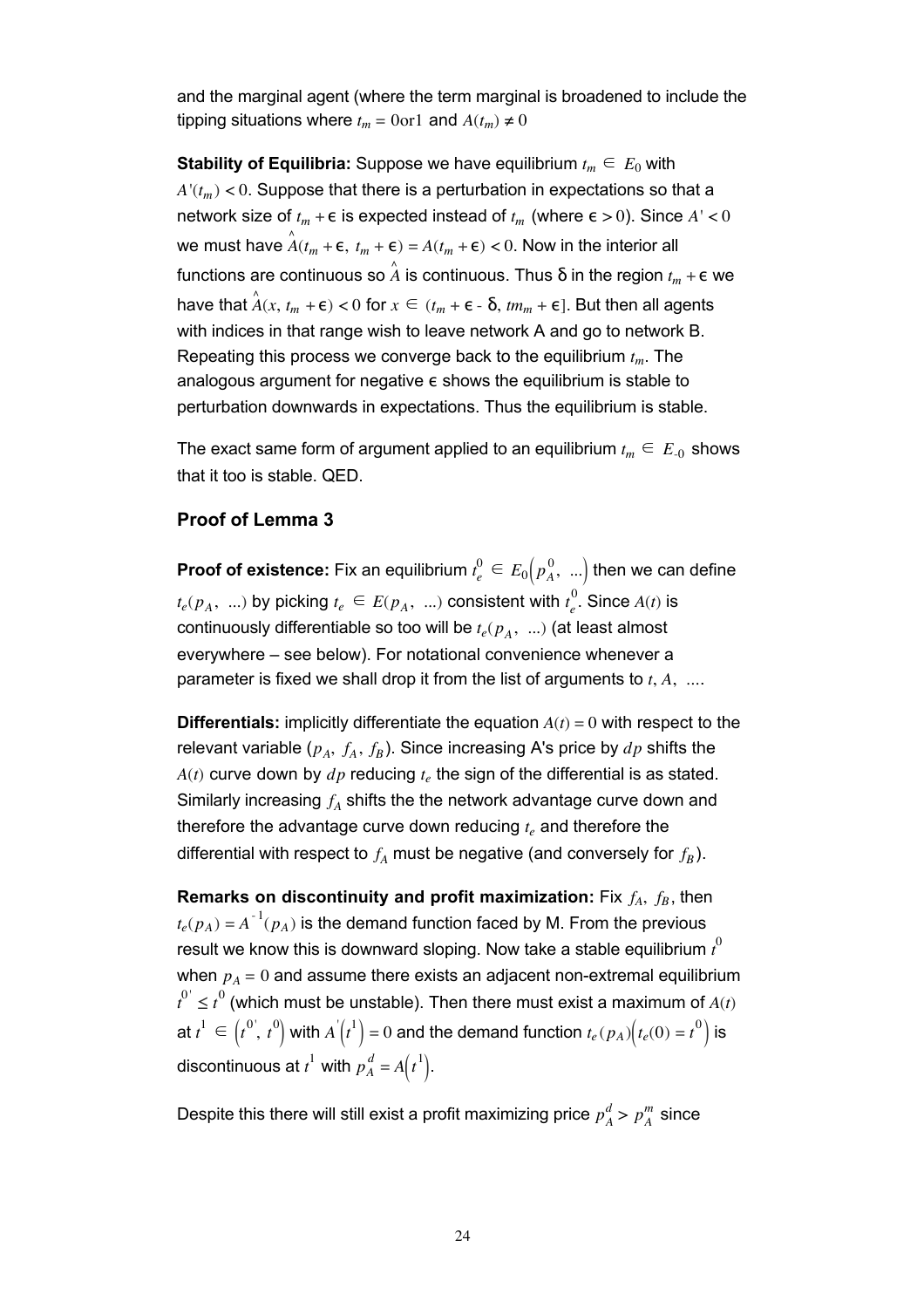lim  $t \rightarrow t^{\perp}_{+}$  $A_1^{\mathbf{1}}A^{-1}(t) = -\infty$ 

### **Proof of Lemma 4 (Porting Lemma)**

**Prop:** Suppose that a network has a piece of software produced directly for it. Then  $s_X$ ,  $p_X^s$  are determined by  $f_X^d$  (the direct cost of software production) alone. We may therefore take  $f_X = f_X^d$  in all the formulas obtained above (it is immaterial for the purposes of calculating all equilibrium values whether software is ported or produced directly for this network).

**Proof:** The cost of porting is less than the cost of direct production. Thus as long as one software firm enters directly it must be the profit condition of that firm that binds (i.e. is zero). This condition alone determines the total number of software firms and software prices. QED.

Clearly if no firm produces directly there can be no porting as there would be nothing to port.

**Prop:** if porting is possible in both directions and both hardware platforms have some software produced directly then both platforms have the same amount of software produced for them.

**Proof:** if software produced directly then all software that could have ported must have been (since cheaper to port). Let  $d$ ,  $p$   $(d^{'}, p^{'})$  be the amount of directly produced software and ported software respectively on A (B). Then  $s_A = d + p$  but  $p' = d$ ,  $p = d'$  so  $s_A = s_B$  QED.

If this is the case it requires  $f_A^d n_B = n_A f_B^d$  since  $s_X^2 f_X^d = n_X.$  This is a strong condition which is unlikely to be satisfied. Thus we assume:

### Assumption:  $f_A^d n_B \neq n_A f_B^d$

This assumption immediately implies the converse of the previous proposition, namely that that software is produced directly for at most one network.

### **Proof of Welfare-Related Propositions**

Consumer welfare as a function of network A's size (t) is given by:

$$
W^{C} = -t \cdot p_{A} + t \mathbf{V}_{A}(t) + (1-t) \mathbf{V}_{b}(1-t) - \int_{0}^{x} h_{A}(x) dx - \int_{x}^{1} h_{B}(x) dx
$$

Where for simplicity  $\varphi$  is omitted and we define  $v_X(t)$  for network effects on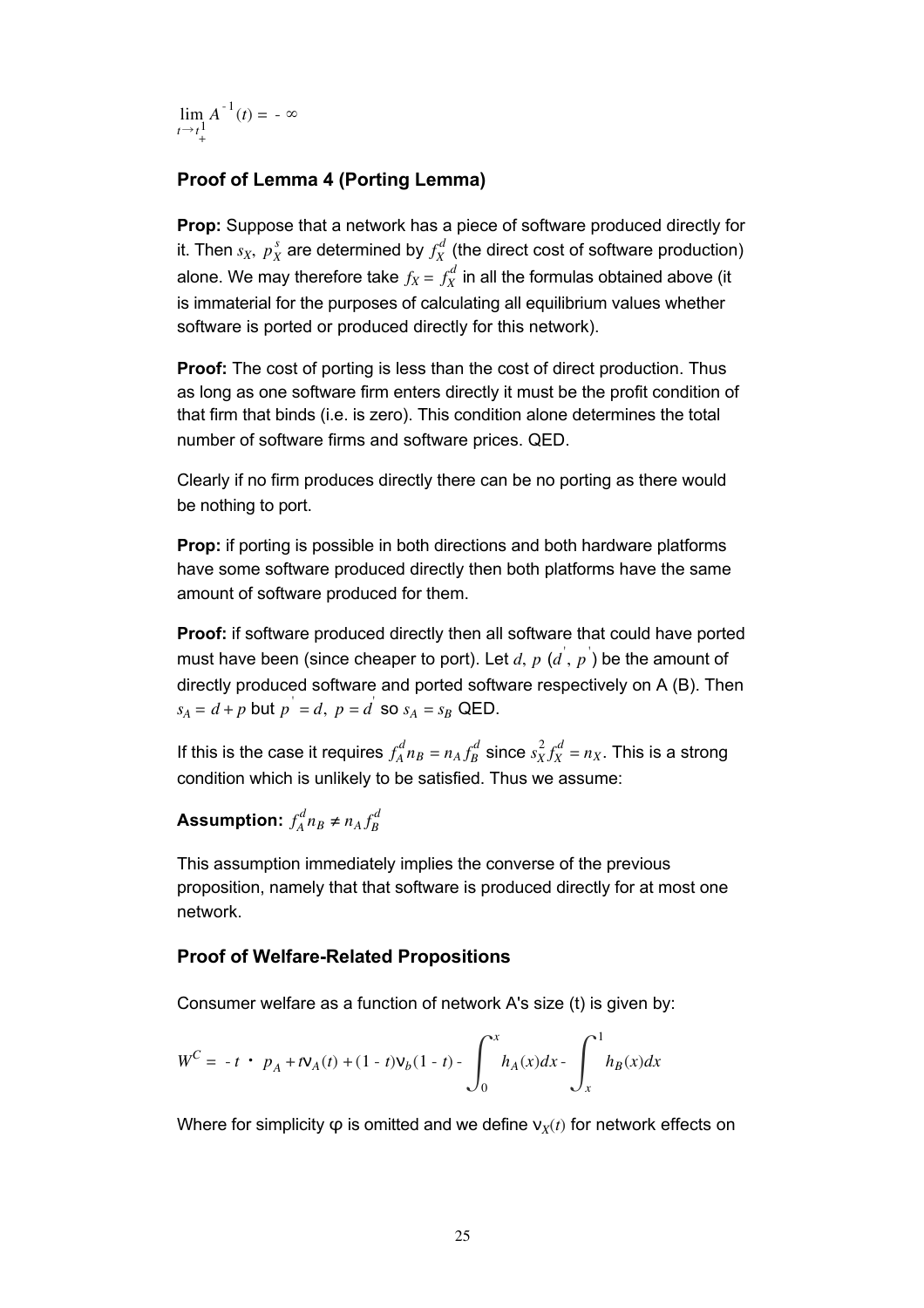network X, i.e. - *fX t*  $\overline{1}$ 

Moving to total welfare we need only add in the relevant expression for  $\Pi_A = t \cdot p_A - e(f^P)$ . Thus:

$$
W = t \cdot p_A - e(f^P) - t \cdot p_A + t \nu_A(t) + (1 - t) \nu_b (1 - t) - \int_0^t h_A(t) dt - \int_t^1 h_B(t) dt
$$

**Proof of Lemma 5:** Differentiating consumer welfare with respect to *t* yields:

$$
\frac{dW^C}{dt} = -p_A + \mathbf{V}_A(t) - \mathbf{V}_B(1-t) - h_A(t) + h_B(1-t) + t\mathbf{V}_A(t) - (1-t)\mathbf{V}_A(1-t)
$$

This simplifies to:

$$
\frac{dW^{C}}{dt} = A(t) + t\mathbf{v}_{A}'(t) - (1 - t)\mathbf{v}_{B}'(1 - t)
$$

In our case  $t\nu_X'(t) = -0.5 \cdot \nu_X(t)$ . Thus  $t$ **v**<sup>*A*</sup><sub>*A*</sub>(*t*) - (1 - *t*)**v**<sub>*B*</sub><sup> $A$ </sup>(1 - *t*) = - 0.5 • (**v**<sub>*A*</sub>(*t*) - **v**<sub>*B*</sub>(1 - *t*)).

$$
\frac{dW^C}{dt} = A(t) - 0.5 \cdot (\mathbf{V}_A(t) - \mathbf{V}_B(1 - t))
$$

At an equilibrium  $t_e$ ,  $A(t_e) = 0$ . QED.

### **Proof of Lemma 6**

$$
\frac{dW^C}{dp_A} = -t + \frac{dt}{dp_A}\frac{dW^C}{dt}
$$

Considered at an asymmetric equilibrium the second term will be positive since both derivatives will be negative. Thus whether welfare changes positively or negatively with increasing price depends on the relative size of the monopoly pricing costs (first term) versus the network externality.

Turning to total welfare we have:

$$
\frac{dW}{dp_A} = \frac{d\Pi_A}{dp_A} + \frac{dW^C}{dp_A} = \frac{dt}{dp_A} \left( p_A + \frac{dW^C}{dt} \right) = \frac{dt}{dp_A} (0.5 \cdot (v_A - v_B) - (h_A - h_B))
$$

The first term is negative but again here the second term can have either postive or negative sign in general. NB: when the monopolist is profit maximizing the differential of monopolist profits with respect to price and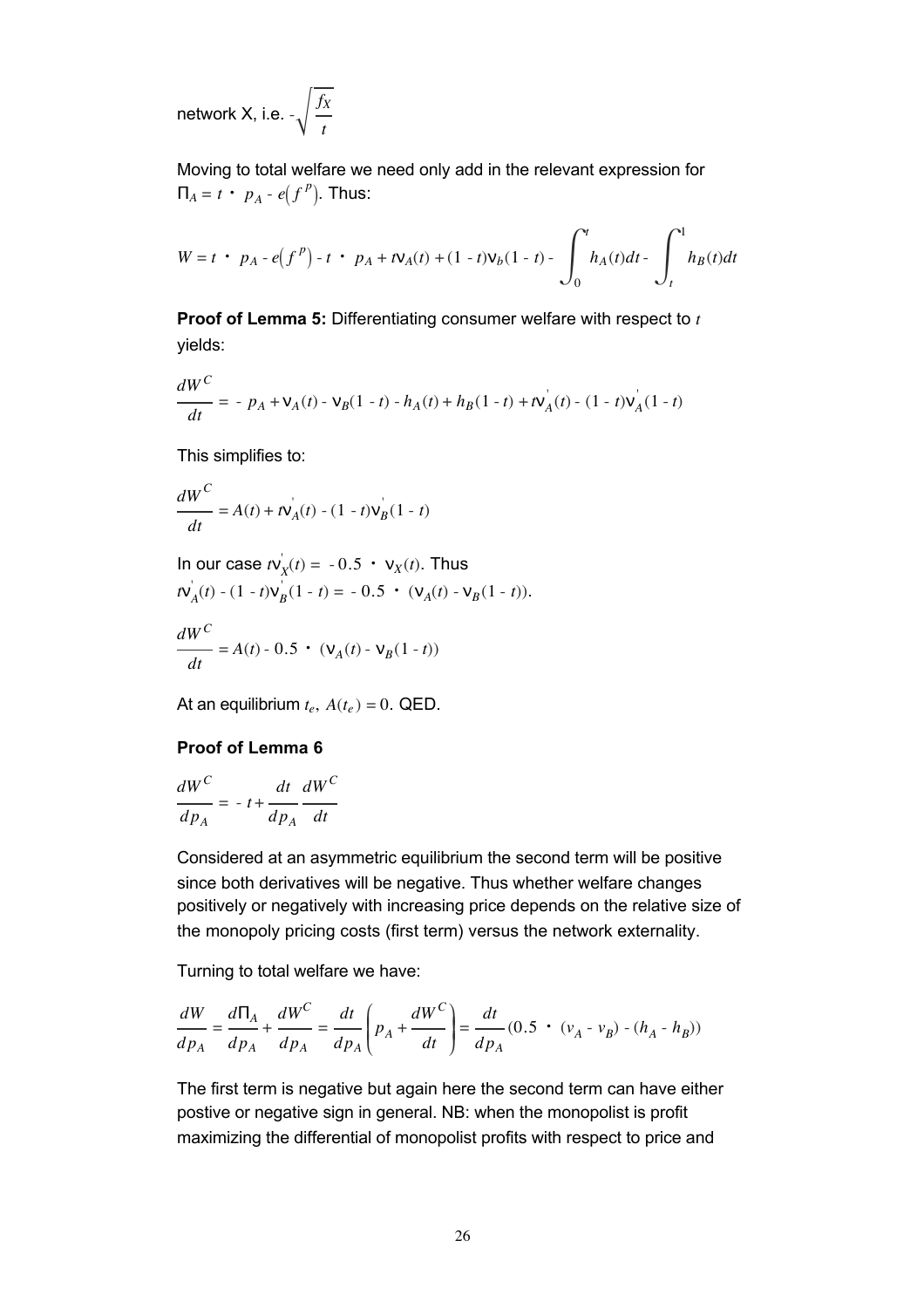differential of total welfare equals the differential of consumer welfare.

**Proof of Lemma 7:** The change in consumer welfare as a consequence ofan increase in the cost of porting is:

$$
\frac{dW^C}{df^p} = (1-t)\frac{dV_B}{df^p} + \frac{dt}{df^p}\frac{dW^C}{dt}
$$

The first term is clearly negative since software provision on network B declines as porting costs go up. The second term is also negative since network A's market share increases as porting costs increase.

For total welfare we have:

$$
\frac{dW}{df^p} = \frac{d\Pi_A}{df^p} + \frac{dW^C}{df^p}
$$

When profit-maximizing the first term is zero and the differential of total welfare equals that of consumer welfare which is negative. When not profit-maximizing and porting cost is below the profit-maximizing level the first term is positive. In this case whether the total is positive or negative will depend on the specific circumstances.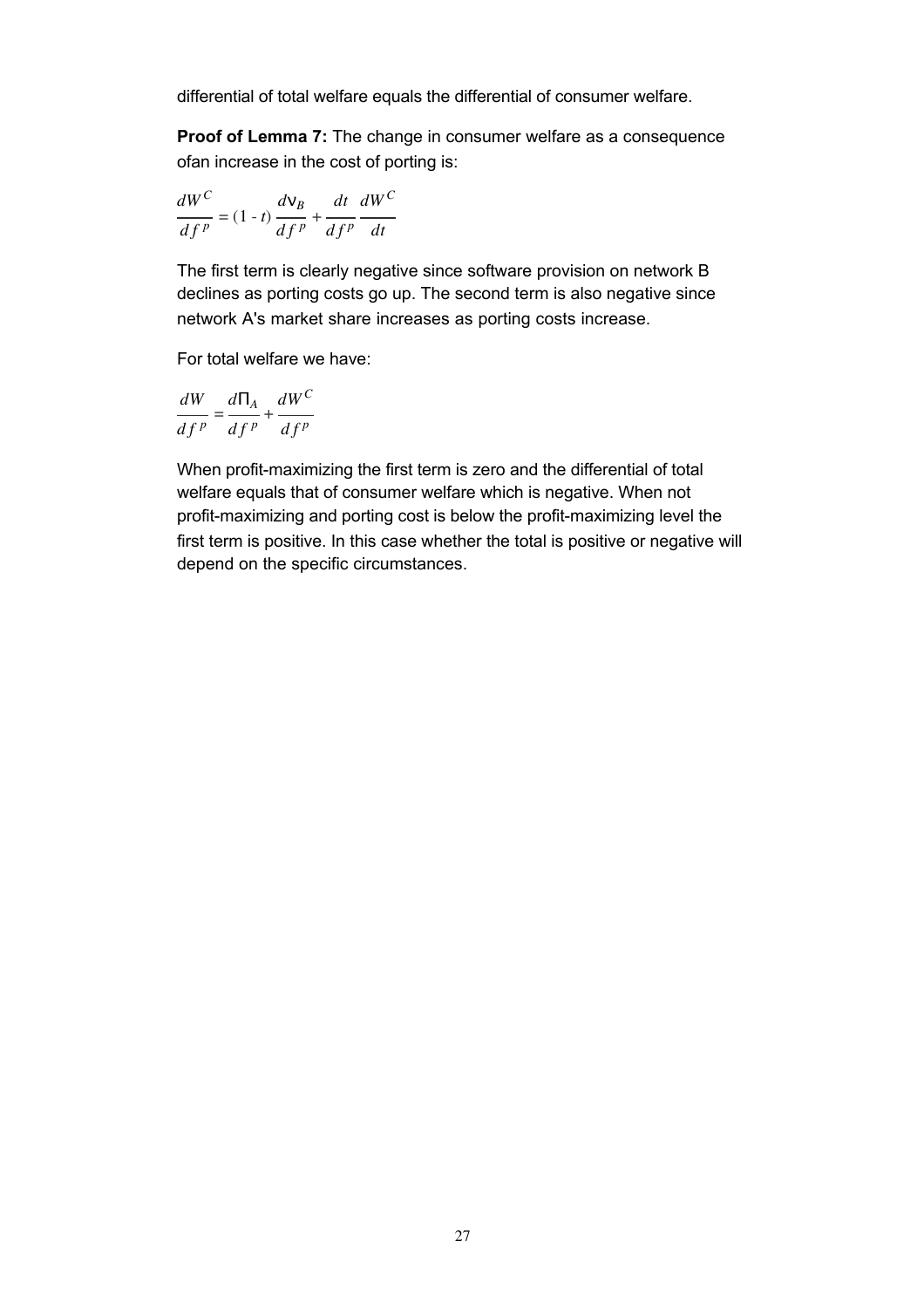# **Endnotes**

- 1. This nomenclature is conceptual referring to the existence of two types of good which are complements – the products need not actually be hardware or software. For example in credit card networks hardware represents the credit card type and software the number of shops supporting that credit card.  $\leftrightarrow$
- 2. See, for example, Hall and Hall (2000), Fisher (2000), Bresnahan (2001), Liebowitz and Margolis (1999), Klein (2001) and Gilbert and Katz (2001) $\leftrightarrow$
- See also Choi (1997) for another converter model albeit a dynamic 3. one related to the transition from an old to a new technology.  $\leftrightarrow$
- Often demonstrated by the revealed preference of development firms 4. who rarely port, or only after a significant delay, to other platforms. See also the introduction in Farrell and Salonder (1992) and the comments in Church and Gandal (1992). $\leftrightarrow$
- 5. The available information only indicates that these formats are fairly opaque (those interested can find leaked copies of various out of date formats such as Word 97 at http://www.wotsit.org/>). Whether this is because of poor design, obfuscation decisions, or because of the requirements of back compatibility is difficult to tell.  $\leftrightarrow$
- 6. This is also a clear example of the creation of switching costs as a way of locking in existing customers. $\leftrightarrow$
- 7. such as a) a new object oriented language C# that reproduced Java in every major respect (almost as far as syntax). b) outputting to an intermediate language (called IL analogous to Java bytecode) that could then be run on any platform (though Microsoft's commitment to this feature of .NET has rapidly waned and a cross platform version of .NET now depends on the efforts of the open source Mono project) c) provision of comprehensive auxiliary class libraries  $\leftrightarrow$
- There are two main methods of modelling product variety in the 8. literature. One based on monopolistic competition and one based on locational models. The monopolistic competition approach has already been extensively used to demonstrate indirect network effects in hardware/software systems. However it is analytically rather intractable, particularly for our purposes. Thus we introduce a model based on locational foundations, that has, to our knowledge, not been previously used.  $\leftrightarrow$
- 9. Firms' location decisions could be endogenized and this outcome derived as an equilibrium configuration – see Economides (1989). However we choose to take this as an assumption for the sake of simplicity.  $\leftrightarrow$
- 10. See e.g. Tirole (1988) for details.  $\leftrightarrow$
- 11. Such an assumption while imposing some restrictions does not effect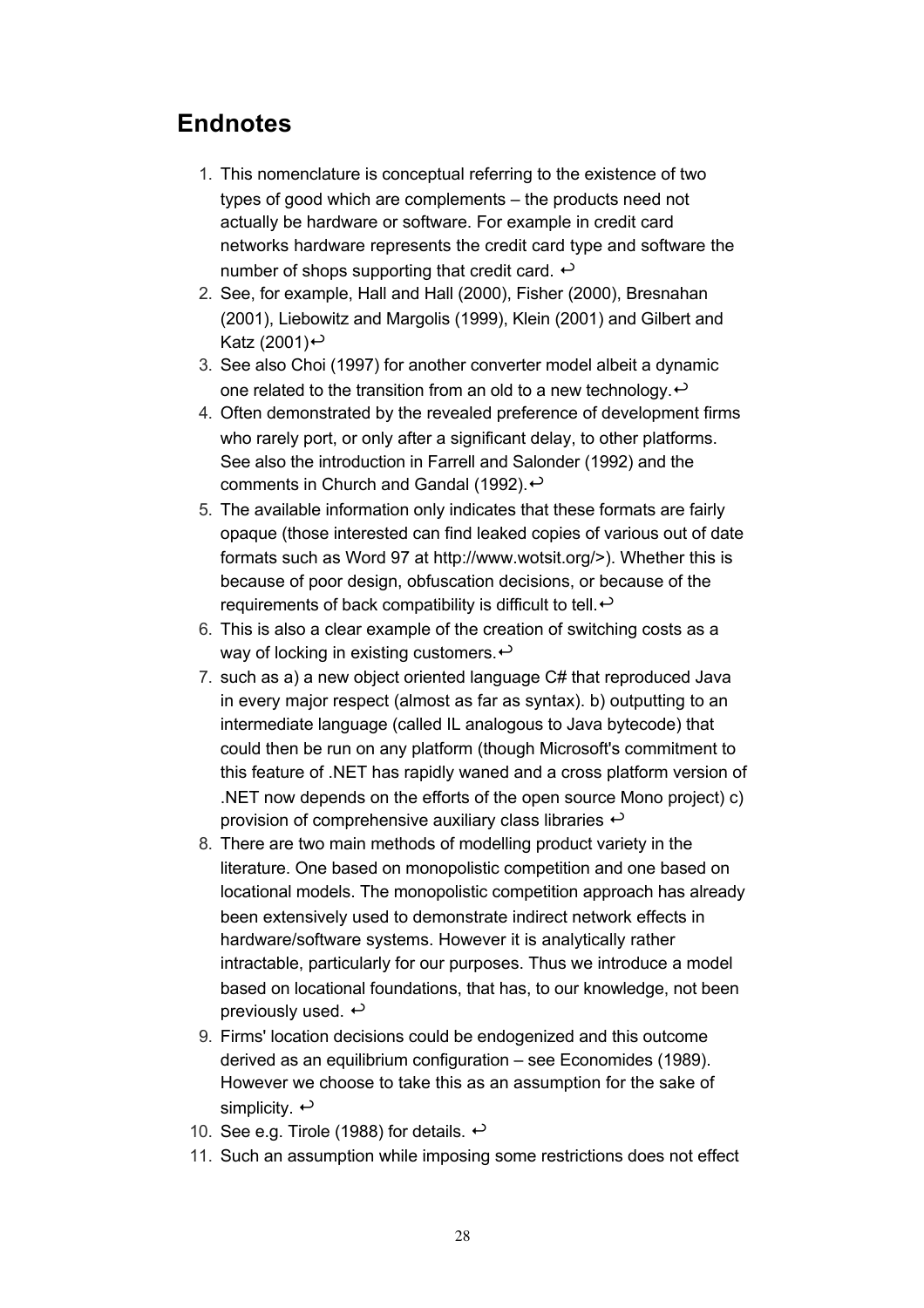the results but does simplify working greatly. What are these restrictions?

Since agents always have an outside option that yields 0 utility the requirement that all agents choose to purchase from at least one network requires for the marginal agent  $t_e$ ,  $u_X(t_e, n_X) \geq 0$ . This requires φ to be large enough that utility on both networks is positive for the *marginal agent*. Clearly for finite φ this is not always possible since lim  $\lim_{n_X \to 0} u_X^s(n_X) = -\infty$ . But this situation, where one network's size is so low that utility drops below 0, corresponds to the point at which the whole market tips onto one network (though in this case some agents may leave rather than purchase that network, thus while say  $n_B = 0$  we may have  $1 > n_A$ )  $\leftrightarrow$ 

- 12. To have an interior stable equilibrium  $A(t)$  must interect the line  $y = 0$ from above. If heterogeneity is symmetric,  $h_A(t) = h_B(1 - t) = h(t)$  then when fixed costs are equal and prices are zero, *A*(*t*) must be anti-symmetric about 0.5, i.e.  $A(t) = -A(1 - t)$ . This implies  $A(0.5) = 0$ so 0.5 is an equilibrium. Thus with symmetry in the network function and assuming that standardization equilibria exist (i.e. 0 and 1 are equilibrium) the fewest crossings (i.e. interior equilibria) that lead to the existence of a stable asymmetric equilibrium (t) is five and we must always have a situation similar to that shown.  $\leftrightarrow$
- 13. In fact if networks displayed symmetry, i.e. direct production costs are equal and heterogeneity funtions on the two networks are the same, this is a result rather than an assumption.  $\leftrightarrow$
- 14. This might result in limit-pricing behaviour by the monopolist similar to that in Fudenberg and Tirole (2000). $\leftrightarrow$
- 15. The alert reader may also have considered connections with the paper by Farrell and Katz (2000) on network monopolies and downstream innovation. $\leftrightarrow$
- 16. The result for the quadratic distance case would be:

$$
u_X^s(s_X, p_X^s) = -c_X^s - \sqrt{\frac{kf}{n_X^e}} - \frac{f}{16n_X^e} \leftrightarrow
$$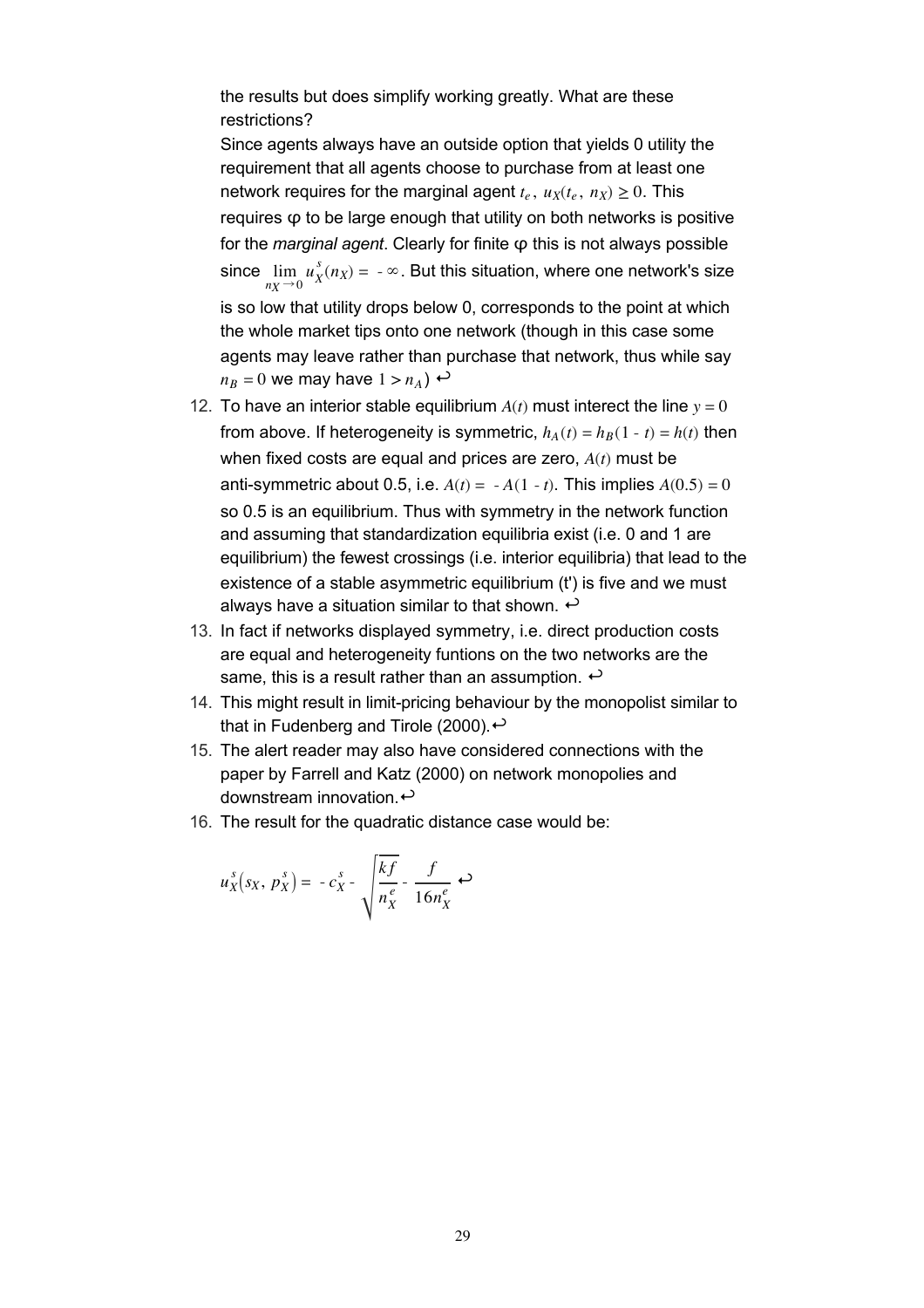# **Bibliography and References**

- **Aoki, R. and Small, J.** *The Economics of Number Portability: SCs*  1. *and Two Part Tariffs*, 2001. http://www.crnec.auckland.ac.nz/crnec/research/wp.html
- **Arthur, B.** *Competing Technologies, Increasing Returns and Lock-in*  2. *by Historical Events*, Economic Journal pp. 106-131, 1989.
- **Baker, J.** *The Case for Antitrust Enforcement*, Journal of Economic 3. Perspectives pp. 3-26, 2003.
- **Bresnahan, T.** *The Economics of The Microsoft Case*, 2001. 4. http://www.stanford.edu/~tbres/Microsoft/The\_Economics\_of\_The\_Microsoft\_Case
- **Chakravorti, S.** *Theory of Credit Card Networks: A Survey of the*  5. *Literature*, Review of Network Economics, pp. 50-68, 2003-06.
- **Choi, J.P.** *The Provision of (Two-Way) Converters in the Transition*  6. *Process to a New Incompatible Technology*, Journal of Industrial Economics, 1997.
- **Church, J. and Gandal, N.** *Network Effects, Software Provision and*  7. *Standardization*, Journal of Industrial Economics pp. 85-103, 1992.
- **Church, J.; Gandal, N. and Krause, D.** *Indirect Network Effects and*  8. *Adoption Externalities*, 2003. http://spirit.tau.ac.il/public/gandal/Research.htm
- **Crandall, R. and Winston, C.** *Does Antitrust Policy Improve*  9. *Consumer Welfare? Assessing the Evidence*, Journal of Economic Perspectives pp. 3-26, 2003.
- **Davis, S. and Murphy, K.** *A Competitive Perspective on Internet*  10. *Explorer*, American Economic Review Papers and Proceedings pp. 184-187, 2000-05.
- **Department of Justice Antitrust Division.** *COMPLAINT (For*  11. *Violations of Sections 1 & 2 of the Sherman Act)*, 1994-07-15. http://www.usdoj.gov/atr/cases/f0000/0046.htm and http://www.usdoj.gov/atr/cases/ms\_index\_licensing.htm
- **Economides, N.** *Symmetric Equilibrium Existence and Optimality in*  12. *Differentiated Products Markets*, Journal of Economic Theory, vol. 47, no.1, pp. 178-194, 1989.
- **Economides, N. and Salop, S.** *Competition and Integration Among*  13. *Complements, and Network Market Structure*, Journal of Industrial Economics pp. 105-123, 1992.
- **Farrell, J.** *Integration and Independent Innovation on a Network*, 14. American Economic Review Papers and Proceedings pp. 420-424, 2003.
- **Farrell, J.** *A Simple Price-Theory Model of Anticompetitive Exclusive*  15. *Dealing*, 2004. http://emlab.berkeley.edu/users/farrell/ftp/exclusive2.pdf
- 16. **Farrell, J. and Saloner, G.** *Standardization, Compatibility and*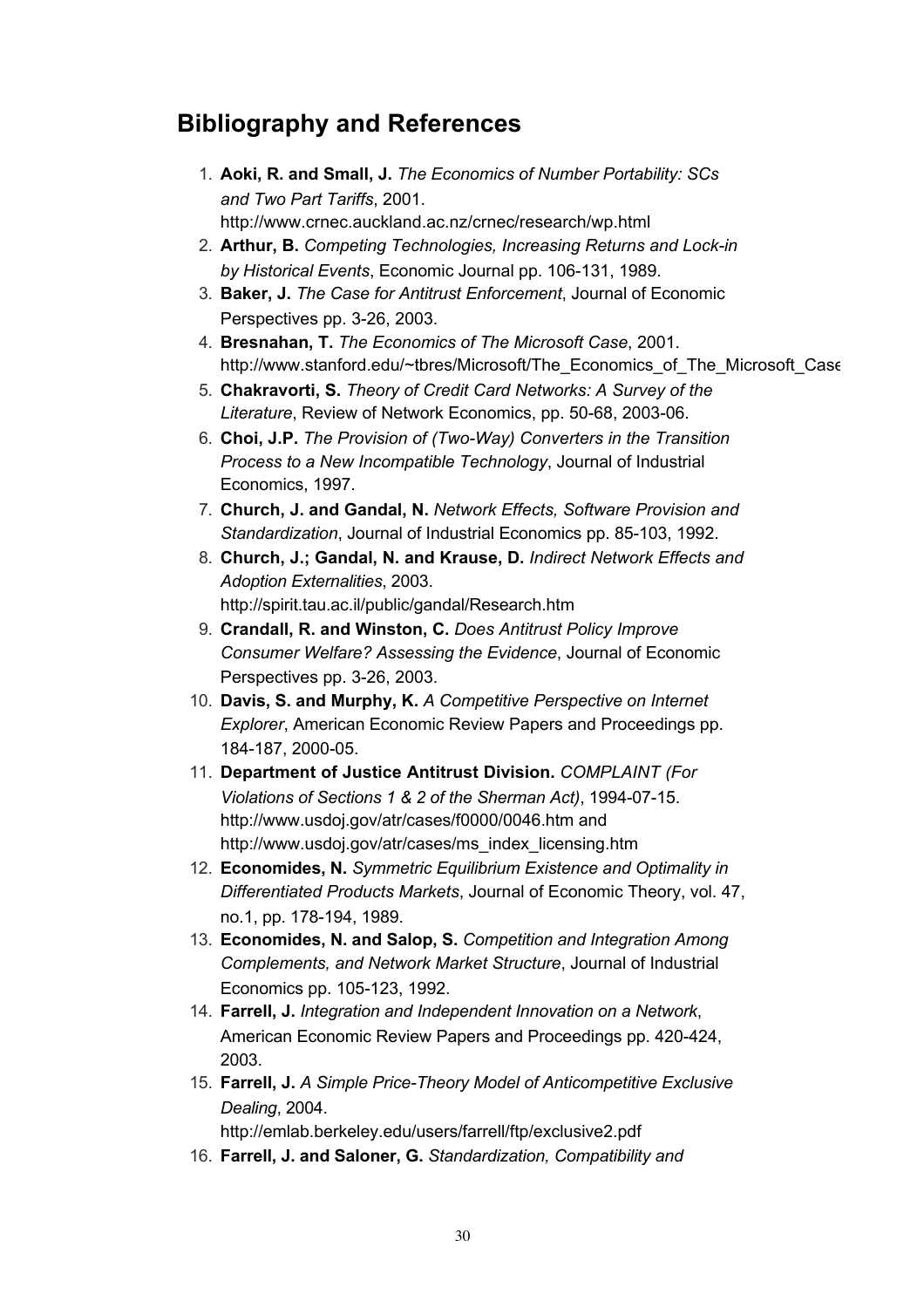*Innovation*, Rand Journal of Economics pp. 70-83, 1985.

- **Farrell, J. and Saloner, G.** *Installed Base And Compatibility:*  17. *Innovation, Product Preannouncements, And Predation*, American Economic Review pp. 940-955, 1986.
- **Farrell, J. and Saloner, G.** *Converters, Compatibility, and the Control*  18. *of Interfaces*, Journal of Industrial Economics pp. 9-35, 1992.
- **Farrell, Joseph and Katz, M.** *Innovation, Rent Extraction, and*  19. *Integration in Systems Markets*, Journal of Industrial Economics pp. 413-432, 2000.
- **Farrell, J. and Klemperer, P.** *Competition and Lock-In: Competition*  20. *with Switching Costs and Network Effects*, 2001. http://www.nuff.ox.ac.uk/users/klemperer/lockinrefswebversion.pdf
- **Fisher, F.** *The IBM and Microsoft Cases: What's the Difference*, 21. American Economic Review Papers and Proceedings pp. 180-183, 2000.
- **Fudenberg, D. and Tirole, J.** *Pricing a Network Good to Deter Entry*, 22. Journal of Industrial Economics, pp. 373-390, 2000.
- **Gilbert, R.** *Symposium on Compatibility: Incentives and Market*  23. *Structure*, Journal of Industrial Economics pp. 1-8, 1992.
- **Gilbert, R. and Katz, M.** *An Economist's Guide to U.S. v. Microsoft*, 24. Journal of Economic Perspectives pp. 25-44, 2001.
- **Hall, C. and Hall, R.** *Toward a Quantification of the Effects of*  25. *Microsoft's Conduct*, American Economic Review Papers and Proceedings pp. 188-191, 2000.
- **Jackson, R.** *Findings of Fact in the case of United States vs.*  26. *Microsoft*, 1999-11-05. http://www.usdoj.gov/atr/cases/f3800/msjudgex.htm
- **Katz, M. and Shapiro, C.** *Network Externalities, Competition, and*  27. *Compatibility*, American Economic Review pp. 424-440, 1985.
- **Klein, B.** *The Microsoft Case: What Can a Dominant Firm Do to*  28. *Defend Its Market Position?*, Journal of Economic Perspectives pp. 45-62, 2001.
- 29. **Laffont, J. and Tirole, J.** *Competition in Telecommunications*, 2000.
- **Liebowitz, S. and Margolis, S.** *Winner, Losers and Microsoft:*  30. *Competition And Antitrust in High Technology*, [Independent Institute], 1999.
- **Saloner, G. and Shepard, S.** *Adoption of Technologies with Network*  31. *Effects: An Empirical Examination of the Adoption of Automated Teller Machines*, The RAND Journal of Economics pp. 479-501, 1995.
- **Schmalensee, R.** *Antitrust Issues in Schumpeterian Industries*, 32. American Economic Review Papers and Proceedings pp. 192-196, 2000.
- 33. **Tirole, J.** *The Theory of Industrial Organization*, [MIT Press], 1988.
- **Whinston, M.** *Tying, Foreclosure, and Exclusion*, American 34.Economic Review pp. 837-859, 1990.